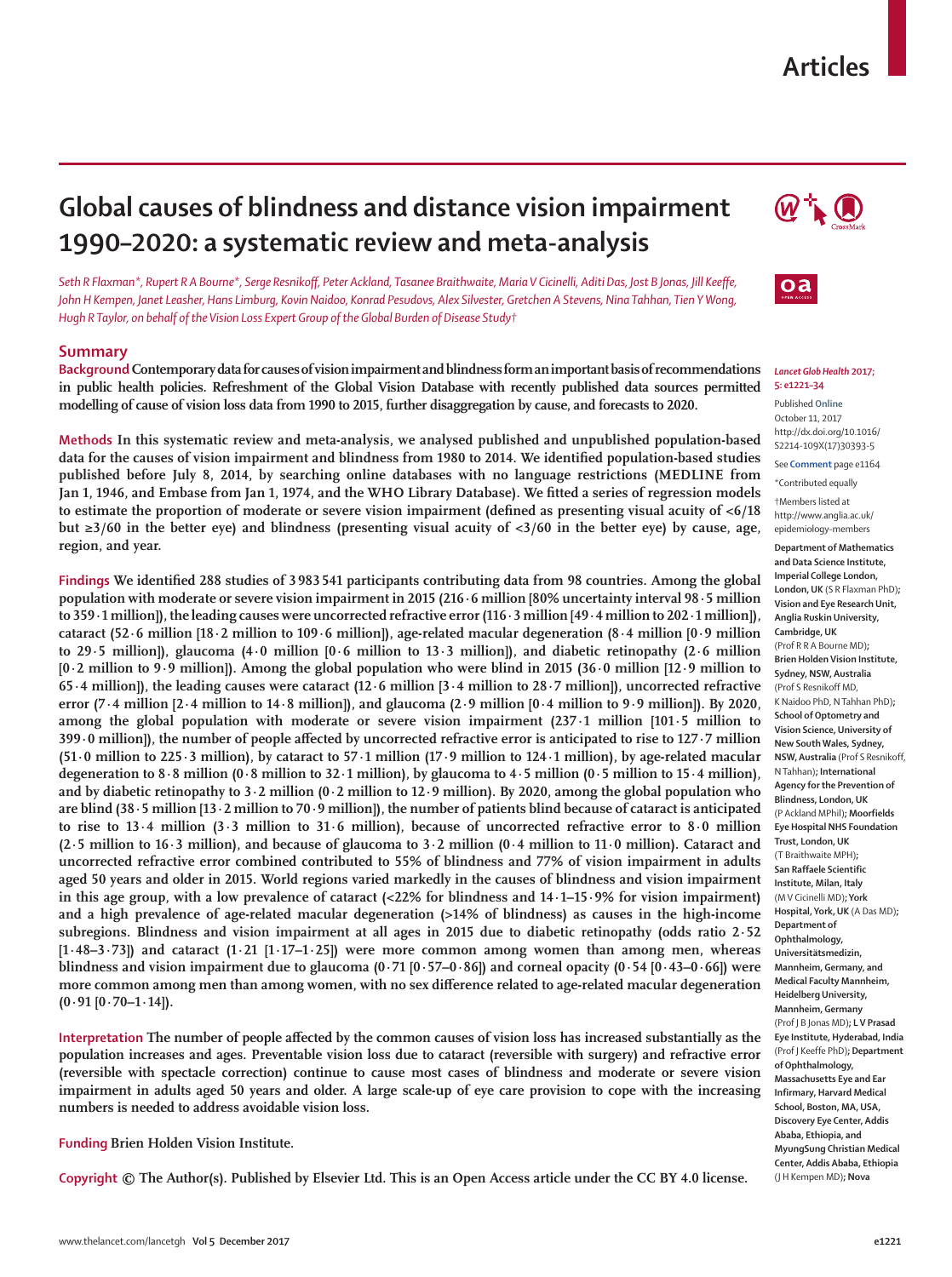**Southeastern University, Fort Lauderdale, FL, USA**  (Prof J Leasher OD)**; Health Information Services, Grootebroek, Netherlands**  (H Limburg PhD)**; African Vision Research Institute, University of Kwazulu-Natal, Glenwood, Durban, South Africa**  (K Naidoo)**; National Health and Medical Research Council Centre for Clinical Eye Research, Flinders University, Adelaide, SA, Australia**  (Prof K Pesudovs PhD)**; SpaMedica Research Institute, Bolton, UK** (A Silvester MD)**; Department of Information, Evidence and Research, World Health Organization, Geneva, Switzerland** (G A Stevens D.Sc)**; Singapore Eye Research Institute, Duke-National University of Singapore Graduate Medical School, National University of Singapore, Singapore**  (Prof T Y Wong PhD)**; and Melbourne School of Population and Global Health, University of Melbourne, Melbourne, VIC, Australia**  (H R Taylor MD)

Correspondence to: Prof Rupert R A Bourne, Vision and Eye Research Unit, Anglia Ruskin University, Cambridge CB1 1PT, UK **rb@rupertbourne.co.uk Introduction**

For the **Global Vision Database**  see www.globalvisiondata.org For the **Vision Atlas** see http://atlas.iapb.org

#### **Research in context**

#### **Evidence before this study**

Using data from studies published between 1980 and 2012, as well as unpublished studies, the Vision Loss Expert Group previously calculated estimates for global prevalence of causes of vision impairment and blindness for 2010. The proportions of vision impairment and blindness due to cataract and trachoma decreased over the study period of 20 years; those due to glaucoma, macular degeneration, diabetic retinopathy, and uncorrected refractive error increased.

#### **Added value of this study**

This study updates the estimates of the global and regional prevalence of causes of blindness and vision impairment. The new analysis of the Global Vision Database by the Vision Loss Expert Group incorporates 61 new studies from 35 different countries and where available includes more precise disaggregated data supplied by study investigators than are available in their published outputs. This database contains data for both presenting and best-corrected visual acuity and causes of vision impairment from 3983 541 participants examined in 288 population-based studies from a systematic review of the published literature and analysis of unpublished literature. Furthermore, it uses an improved statistical analysis and provides projections of blindness and vision impairment, by cause, to 2020. In 2015, cataract or uncorrected refractive error were responsible for 77% of the global vision impairment

Contemporary and accurate data for the cause-specific prevalence of vision impairment and blindness are a fundamental basis of public health policies, such as allocation of resources and health service planning, and are important for prioritisation of scientific advances and industry research. The Vision Loss Expert Group reported estimates of vision impairment resulting from a systematic review of published literature and available unpublished data from population-based studies of the prevalence of blindness and vision impairment dating from  $1980$  to  $2015$ ,<sup>1</sup> using a continuously updated database of population-based studies (t[he Global Vision](www.globalvisiondata.org) [Database](www.globalvisiondata.org); the [Vision Atlas](http://atlas.iapb.org) contains online maps created with data from the Global Vision Database). Unpublished data were principally those of rapid assessment methods, with some older reports held at WHO. Globally, 36·0 million people were estimated to be blind in 2015, whereas 216·6 million people had moderate or severe vision impairment. Although a decrease occurred in the age-standardised prevalence of blindness and moderate or severe vision impairment between 1990 and 2015 (the global age-standardised all-age prevalence of blindness decreased from 0·75% [80% uncertainty interval (80% UI) 0·25–1·41] in 1990 to 0·48% [0·17–0·87] in 2015), and the global age-standardised all-age prevalence of moderate or severe vision impairment decreased from

burden and 55% of the blindness burden in adults aged 50 years and older, both of which are completely treatable causes. Glaucoma, age-related macular degeneration, corneal opacity, diabetic retinopathy, and trachoma were less frequent causes of blindness and vision impairment than were cataract and uncorrected refractive error, some of which are also preventable. Crude global prevalence (all ages) of blindness and vision impairment of each cause decreased markedly between 1990 and 2015, except for diabetic retinopathy, which increased. However, the number of people affected by blindness and vision impairment is increasing, which is attributable to population growth and ageing. The proportion with preventable or treatable blindness decreased from 81·7% in 2010 to 81·2% in 2015 and is projected to decrease to 80·8% in 2020. The predicted increase in the number of people with avoidable vision impairment (defined as vision impairment that could be either treated or prevented by known, cost-effective means) to 2020 is mainly driven by south Asia and east Asia.

#### **Implications of all the available evidence**

This projection to 2020 of numbers of people affected by blindness and vision impairment indicates a continued increase in the need for care. Given this evidence, urgent action is called for to address this largely preventable global problem and provide adequate eye care services.

3·83% (1·66–6·42) to 2·90% (1·31–4·80), the number of people vision impaired was little changed as a result of growth and ageing of the total population.

Since the Vision Loss Expert Group last published prevalence estimates of cause of moderate or severe vision impairment or blindness up to 2010,<sup>2</sup> the systematic review has been extended to include the more recent populationbased data to derive cause-specific estimates. New data from additional studies allowed more precise estimates of emerging causes of blindness and moderate or severe vision impairment than previously. For example, a limitation of the previous meta-analysis of causes was the inability to disaggregate age-related macular degeneration from other causes of macular degeneration (eg, myopic macular degeneration or hereditary causes) and the absence of sufficient data to model corneal opacity, which is an important cause in low-income and middle-income countries.3,4 This study provides global estimates of the leading causes of vision impairment and blindness for 2015, examines trends since 1990, and provides projections to 2020.

# **Methods**

### **Search strategy and selection criteria**

In this systematic review and meta-analysis, we included distance vision impairment data from population-based studies identified through a systematic review of studies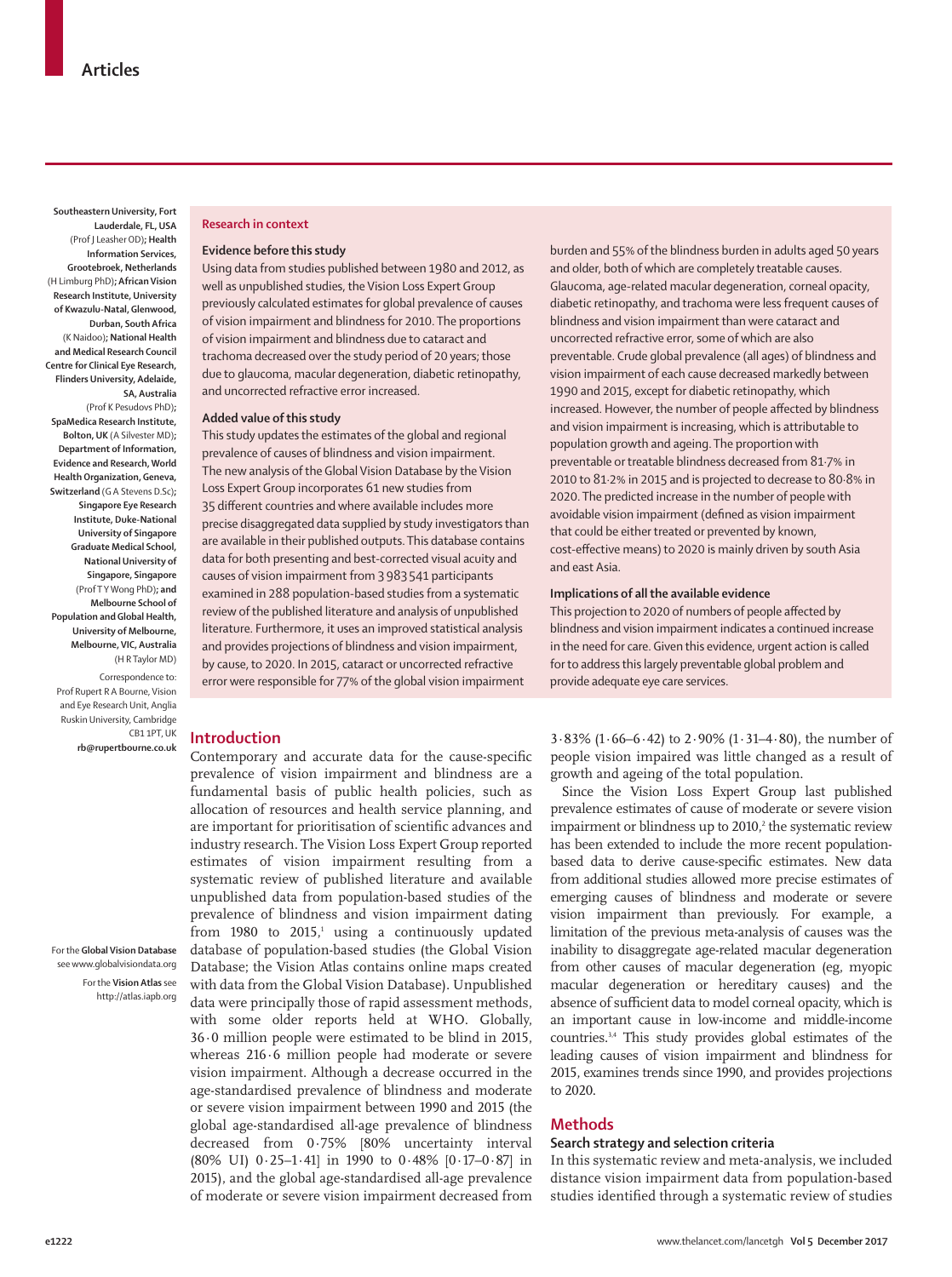published before July 8, 2014, by searching online databases with no language restrictions (MEDLINE from Jan 1, 1946, and Embase from Jan 1, 1974, and the WHO Library Database). A full list of data sources for each cause and the number of studies reporting each pair of causes are given in the appendix. We extracted data from published reports. Unpublished data were principally those of rapid assessments. The methods for the data search including search terms and search strategy have been published in detail.<sup>1</sup>

#### **Data analysis**

Our analysis proceeded as follows: data identification and access, statistical estimation of the proportion of blindness or moderate or severe vision impairment for each cause separately by age and region, and application of this estimation to the overall blindness and moderate or severe vision impairment prevalence. We estimated causes of vision impairment over time by age and geographical region, using the 21 Global Burden of Disease regions (appendix). We estimated the prevalence of moderate or severe vision impairment (defined as presenting visual acuity of <6/18 but ≥3/60 in the better eye) and blindness (presenting visual acuity of <3/60 in the better eye) attributable to cataract, glaucoma, agerelated macular degeneration, diabetic retinopathy, corneal opacity, trachoma, uncorrected refractive error, and other causes for 1990–2015 (projected in 2015), and made projections to 2020. Descriptions of the causes are given in the panel.

Details of our Bayesian hierarchical modelling approach, the Stan modelling code, and the covariates used for each model are given in the appendix. We fitted six separate mixed-effects models for the following causes: cataract, glaucoma, age-related macular degeneration, diabetic retinopathy, corneal opacity, and other. The models include terms adjusting for age, sex, best-corrected versus presenting vision, urban, and whether or not the study was nationally representative.

We fitted the model for the vision impairment cause that we term "other" to data extracted from surveys reporting cataract and age-related macular degeneration and based it on the number of respondents with blindness or moderate or severe vision impairment who were reported as having unspecified causes of vision impairment. Unlike the other models, the models that we fitted for these data had no year trend. Our concern was that addition of a year covariate would have confounded a true change over time with a systematic change in how surveys reported a non-cause-specific category—eg, a tendency towards more detailed reporting on the causes of vision impairment and blindness in more recent surveys than in older surveys.

We derived estimates of uncorrected refractive error from the vision prevalence model published separately.<sup>1</sup> in which we explicitly modelled the contribution of

# *Panel:* **Definitions of causes of blindness and vision impairment**

#### **Cataract**

• Cataract of any cause

# **Uncorrected refractive error (including aphakia)**

• Estimated as the difference between visual acuity at presentation and best-corrected sight

#### **Glaucoma**

• All types of glaucoma combined leading to central vision loss

# **Age-related macular degeneration**

- Early and late
- Excludes other causes of macular disease, such as myopic macular degeneration, macular holes, and dystrophies

# **Diabetic retinopathy**

• Diabetic retinopathy and sequelae

#### **Corneal opacity**

• Corneal opacity not ascribed to trachoma

#### **Trachoma**

• Trachoma-related corneal scarring

# **Other**

• All other causes, including unidentified causes or specified causes that did not fit into the categories above

uncorrected refractive error to blindness and vision impairment. This analysis used the same database as in this study, and the analysis was able to include all studies from the database (even studies for which estimates of only either best-corrected or presenting were reported) to estimate uncorrected refractive error. Because of data availability issues for blindness and vision impairment from trachoma, we used previously published estimates of trachoma-attributable blindness and moderate or severe vision impairment.<sup>2,5</sup> To combine the separate causal estimates, we used the overall prevalence estimates at the region level by year as an envelope. We left the uncorrected refractive error estimates fixed and then apportioned the remaining prevalence to the various causes, normalising so that these causes fitted within the envelope by dividing each cause by the sum of the causes.

We fitted this statistical model for the six causes with fully Bayesian inference through Markov Chain Monte Carlo sampling implemented in the probabilistic programming language Stan version 2.15.1. With data sparsity across countries and over time, a hierarchical Bayesian model allowed us to borrow strength within regions and over time, better informing the estimates in a data-driven way than without this approach. Fully Bayesian inference meant that diagnosis of problems with the model was easier and uncertainty estimates had better calibration than without this approach. Diagnostic checks and statistical models used to predict the

# See **Online** for appendix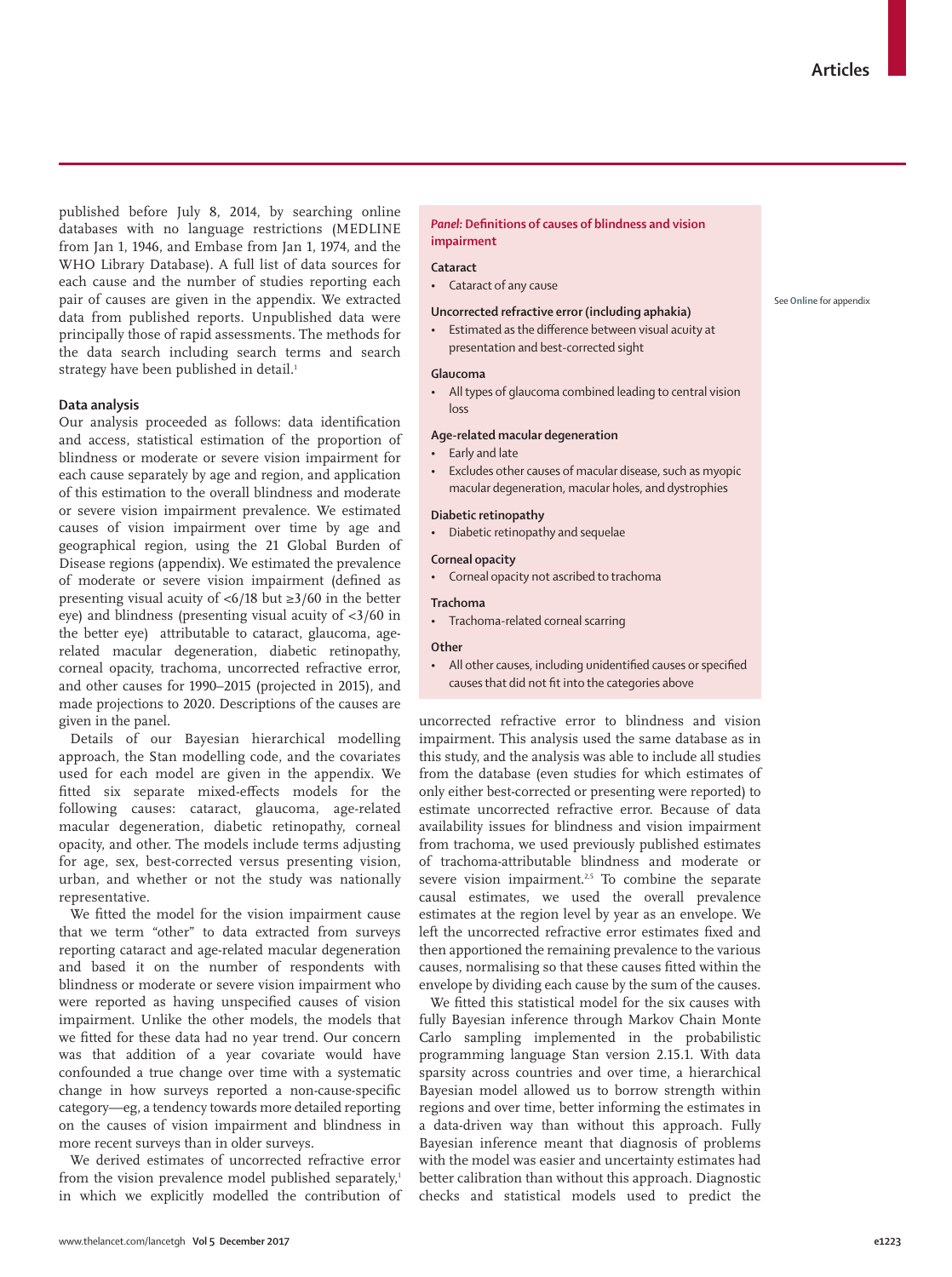|                                 | refractive error<br>Uncorrected | Cataract                    | Glaucoma                | Age-related macular<br>degeneration | Diabetic retinopathy   | Corneal opacity       | Trachoma                   | Other                |
|---------------------------------|---------------------------------|-----------------------------|-------------------------|-------------------------------------|------------------------|-----------------------|----------------------------|----------------------|
| 1990                            |                                 |                             |                         |                                     |                        |                       |                            |                      |
| High-income Asia Pacific        | 13.09% (11.36-14.79)            | 24.08% (17.94-30.48)        | 13.95% (5.82-23.78)     | 18-67% (7-23-32-84)                 | 3.06% (0.70-6.29)      | 3.27% (0.32-7.91)     | $\circ$                    | 23.88% (10.33-39.94) |
| Central Asia                    | 12-52% (10-62-14-37)            | 29-77% (22-36-37-73)        | 13.40% (4.00-26-55)     | 16.44% (4.21-32.89)                 | 2-23% (0-26-5-04)      | 5-21% (0-47-12-28)    | $\circ$                    | 20.44% (4.83-40.56)  |
| East Asia                       | 12.76% (10.97-14.50)            | 42.59% (35-35-49.66)        | $6.92\% (2.70 - 12.44)$ | 7.04% (1.78-14.69)                  | 0.38% (0.08-0.80)      | 5-81% (1-13-12-38)    | 7-21% (6-82-7-61)          | 17.29% (5.98-31.44)  |
| South Asia                      | 35-54% (32-29-38-41)            | 38-79% (32-99-44-43)        | 5.93% (2.20-10.85)      | 3.10% (0.83-6.32)                   | 0.10% (0.02-0.21)      | 3.91% (0.73-8.47)     | $0.20\% (0.18 - 0.23)$     | 12.42% (4.42-22.80)  |
| Southeast Asia                  | 12.21% (10.29-14.08)            | 48-25% (40-37-55-88)        | 7-15% (2-71-12-94)      | 6.13% (1.47-12.91)                  | 0-29% (0-05-0-60)      | 6.49% (1.25-13.89)    | $0.67\%$ ( $0.65 - 0.68$ ) | 18.82% (6-52-34.21)  |
| Australasia                     | 13.04% (11.32-14.73)            | 24.16% (17.98-30.58)        | 13.82% (5.77-23.52)     | 19.16% (7-51-33-49)                 | 2.95% (0.67-6.04)      | 3-31% (0-32-8-04)     | $\circ$                    | 23-58% (10-19-39-45) |
| Caribbean                       | 12:37% (10:48-14:21)            | 29-42% (23-42-35-36)        | 10.56% (4.07-18.89)     | 8-50% (2-26-17-34)                  | $0.68\% (0.13 - 1.47)$ | 2.62% (0.26-6.37)     | $0.02\%$ (0.02-0.02)       | 35.83% (18.24-52.15) |
| Central Europe                  | 12.85% (11.02-14.62)            | 28.24% (20.99-36.09)        | 13.79% (4.20-27.06)     | $18.57\%$ (5-01-36-42)              | 2.41% (0.29-5.45)      | 4.91% (0.43-11.53)    | $\circ$                    | 19.23% (4.45-38-54)  |
| Eastern Europe                  | 12.78% (10.99-14.55)            | 24.85% (17.95-32.38)        | 13.83% (4.13-27.09)     | 21-65% (6-45-40-25)                 | 3.66% (0.46-8.41)      | 4.79% (0.38-11.43)    | $\circ$                    | 18-44% (4-29-36-87)  |
| Western Europe                  | 13.06% (11.34-14.75)            | 24.84% (18.52-31.39)        | 13.75% (5-75-23-46)     | 19.16% (7-58-33-44)                 | 2.42% (0.53-4.99)      | 3-34% (0-32-8-16)     | $\circ$                    | 23-43% (10-10-39-22) |
| Andean Latin America            | 12.40% (10.50-14.26)            | 32.66% (26.42-38.79)        | 10.15% (3.84-18.29)     | 4.92% (1.00-10.71)                  | 0.29% (0.05-0.61)      | 2.63% (0.27-6.44)     | $\circ$                    | 36.95% (18.84-53.71) |
| Central Latin America           | 12-39% (10-51-14-20)            | 30.15% (24.11-36.09)        | 10-46% (4-06-18-61)     | 7.19% (1.74-15.13)                  | 0.53% (0.10-1.14)      | 2.65% (0.28-6.46)     | $\circ$                    | 36-63% (18-72-53-16) |
| Southern Latin America          | 12-91% (11-18-14-64)            | 27.07% (20-39-34-03)        | 14.00% (5.80-23.99)     | 15-72% (5-59-28-89)                 | 2.08% (0.46-4.26)      | 3-39% (0-34-8-17)     | $\circ$                    | 24.83% (10.73-41.56) |
| Tropical Latin America          | 12-72% (10-91-14-47)            | 28-39% (22-62-34-18)        | 10.88% (4.29-19.26)     | 7-70% (1-89-16-08)                  | 0-75% (0-15-1-63)      | 2-51% (0-27-6-01)     | $\circ$                    | 37.05% (18.93-53.77) |
| North Africa and Middle<br>East | 11-91% (9-91-13-86)             | 32-71% (25-99-39-65)        | $6.76\% (2.25 - 12.82)$ | 3-48% (0-38-8-53)                   | 0-75% (0-13-1-67)      | 6.65% (1.21-14:34)    | 6-72% (6-54-6-90)          | 31-03% (13-19-50-03) |
| High-income North<br>America    | 12.99% (11.26-14.67)            | 23.40% (17.34-29.72)        | 13-55% (5-65-23-08)     | 20-56% (8-44-35-20)                 | 3.14% (0.70-6.46)      | 3.36% (0.32-8.24)     | $\circ$                    | 23.01% (9.94-38.47)  |
| Oceania                         | 12.38% (10.48-14.23)            | 48-68% (40-69-56-46)        | 7.15% (2.70-12.96)      | 5.18% (1.17-11.04)                  | $0.28\% (0.05 - 0.58)$ | $6.61\%$ (1.31-13.96) | $\circ$                    | 19-72% (6-87-35-73)  |
| Central sub-Saharan Africa      | 12-47% (10-57-14-32)            | 44.83% (37.42-51.99)        | 13-44% (5-67-23-13)     | 7.50% (1.81-15.55)                  | 0-39% (0-07-0-84)      | $6.02\%$ (1.18-12-87) | 0.96% (0.95-0.98)          | 14-39% (4-59-27-59)  |
| East sub-Saharan Africa         | 11.99% (10.04-13.92)            | 38.88% (32.54-45.01)        | 10.71% (4-31-18.78)     | 5-48% (1-29-11-38)                  | 0-32% (0-06-0-68)      | 5.13% (0.94-11.13)    | 15.67% (15.05-16.28)       | 11.83% (3:77-22-67)  |
| Southern sub-Saharan<br>Africa  | 12.20% (10.25-14.11)            | 36.12% (29.01-43.23)        | 14.49% (6.00-25.16)     | 14-59% (4-08-28-81)                 | 1-38% (0-26-2-91)      | 5-76% (1-04-12-57)    | $1.69\% (1.65 - 1.73)$     | 13-77% (4-38-26-40)  |
| West sub-Saharan Africa         | 12.08% (10.15-13.97)            | 40-29% (33-62-46-76)        | 12.08% (5.08-20.82)     | 6-34% (1-49-13-26)                  | 0.37% (0.07-0.80)      | 5-40% (1-07-11-49)    | 10-32% (9-93-10-71)        | 13.11% (4.19-25.12)  |
| World                           | 19-58% (17-29-21-72)            | $11 - 43.22$<br>36.67% (30. | 8-66% (3-25-15-72)      | 7-93% (2-32-15-54)                  | $0.85\% (0.15 - 1.83)$ | 4-75% (0-80-10-47)    | 2.78% (2.66-2.90)          | 18-78% (7.12-32-87)  |
| 2015                            |                                 |                             |                         |                                     |                        |                       |                            |                      |
| High-income Asia Pacific        | 13:13% (11:38-14:82)            | 20-32% (12-91-28-40)        | 13.51% (4.63-24.78)     | 16.66% (4.84-32.72)                 | 3-87% (0-56-8-93)      | 2.38% (0.18-5.85)     | $\circ$                    | 30.13% (13.01-50.24) |
| Central Asia                    | 12.85% (11.07-14.60)            | 25-94% (17-43-35-02)        | 14-17% (3-50-29-80)     | 14-01% (2-64-30-57)                 | 3.60% (0.34-8.59)      | 3-58% (0.25-8.02)     | $\circ$                    | 25.86% (6.09-51.43)  |
| East Asia                       | 12.90% (11.15-14.61)            | 43-58% (33-01-53-93)        | 7.06% (2.79-12.53)      | 5-33% (1-34-10-95)                  | $0.51\% (0.09 - 1.08)$ | 4.26% (0.71-9.41)     | 1.81% (1.25-2.36)          | 24-55% (8-46-44-70)  |
| South Asia                      | 36-43% (33-81-38-83)            | 36-58% (28-55-44-67)        | 5-81% (2-18-10-51)      | 2.44% (0.71-4.83)                   | $0.16\% (0.03 - 0.35)$ | 2.43% (0.45-5.34)     | $0.04\%$ (0.01-0.07)       | 16-10% (5-71-29-58)  |
| Southeast Asia                  | 12-57% (10-79-14-33)            | 45.00% (34.22-55.54)        | $6.99\% (2.69 - 12.56)$ | 5.24% (1.27-10-81)                  | $0.59\% (0.09 - 1.26)$ | 4-39% (0-73-9-72)     | 0.13% (0.11-0.15)          | 25.09% (8.66-45.62)  |
| Australasia                     | 13:11% (11:39-14:80)            | 19.65% (12.47-27.51)        | 13.48% (4.60-24.76)     | 16-52% (4-77-32-43)                 | 4.48% (0.67-10.26)     | 2.35% (0.18-5.79)     | $\circ$                    | 30-40% (13-17-50-63) |
| Caribbean                       | 12.59% (10.78-14.37)            | 25-74% (18-66-32-95)        | 9.61% (3.32-17.76)      | 5.64% (1.25-11.90)                  | 0-79% (0-13-1-70)      | 1.65% (0.15-3.91)     | 0.00% (0.00-0.01)          | 43.98% (22.57-63.65) |
| Central Europe                  | 12.98% (11.21-14.72)            |                             |                         |                                     |                        |                       |                            |                      |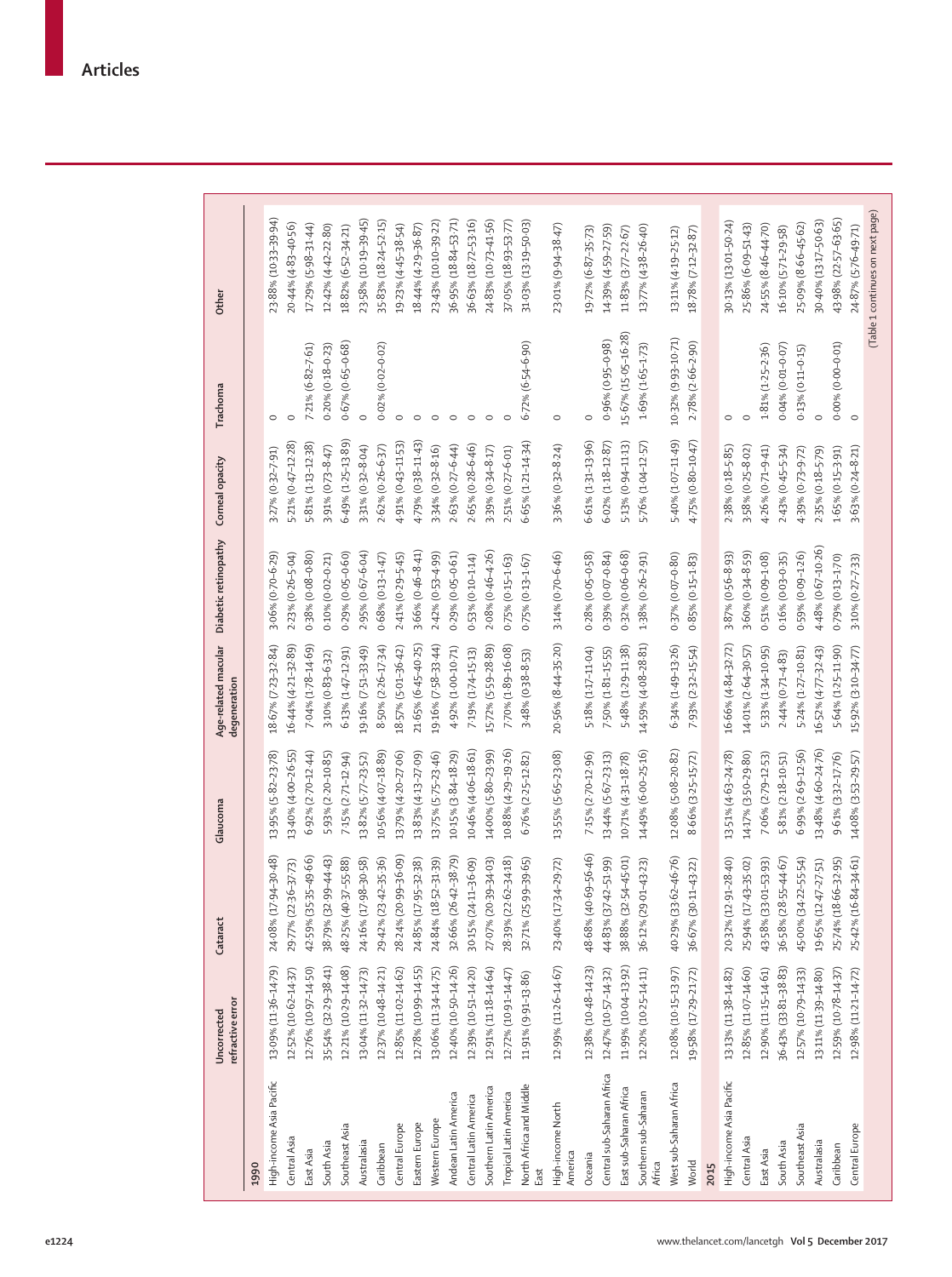proportion of vision impairment by cause are described in the appendix.

For each cause, we ran four parallel Markov Chain Monte Carlo chains, drawing 1000 samples each. After discarding 500 samples as burn-in from each chain, we obtained 2000 samples. We report means and tenth to 90th percentiles as uncertainty intervals. We used regression models to combine raw survey data based on age and sex groups in various countries and years to produce estimates of attributable vision impairment by cause for each age-sex-country-year group. By combining these estimates with estimates of overall vision impairment by age-sex-country-year, we obtained prevalence estimates of each cause of vision loss. A straightforward aggregation of these estimates, weighting each age-sex group by its population in a given countryyear, yields crude population-level estimates of the prevalence of vision impairment by cause for each country and year. As these estimates are based on the age structure of a population, countries with older populations will typically have higher crude prevalence estimates. Thus, we also report age-standardised estimates of prevalence, wherein the aggregation is done with use of an artificial population structure, the WHO standard population, 6 to enable comparability of population-level estimates of prevalence between countries with different age structures. By restricting the WHO standard population to individuals aged 50 years or older, we obtain age-standardised adult prevalence estimates.

By including a linear year term, the sign of this term indicates whether an increase or decrease occurs over time. In the Bayesian inference paradigm, we inferred a full posterior distribution over this term, so we can summarise it by asking what proportion of the time is it less than zero, indicating a decrease over time. This proportion is the posterior probability assigned by our model to a decreasing time trend.

We applied our model to forecast prevalence of blindness and moderate or severe vision impairment by cause into the future. Our model relies on health status and education as covariates and we extrapolated these covariates to the year 2020. As our model gives estimates of crude prevalence for country-years, we relied on the UN Population Division's forecasts to 2020 to derive crude numbers affected and agestandardised prevalence.7 Thus, our estimates are also contingent on the assumptions regarding future fertility and mortality that underpin the UN Population Division estimates.

## **Role of the funding source**

The funder had no role in study design, data collection, data analysis, data interpretation, or writing of the report. The corresponding author had full access to all the data in the study and had final responsibility for the decision to submit for publication.

|                                                                                                        | refractive error<br>Uncorrected | Cataract                                  | Glaucoma                  | degeneration                           | Age-related macular Diabetic retinopathy Corneal opacity |                      | Trachoma               | Other                |
|--------------------------------------------------------------------------------------------------------|---------------------------------|-------------------------------------------|---------------------------|----------------------------------------|----------------------------------------------------------|----------------------|------------------------|----------------------|
| (Continued from previous page)                                                                         |                                 |                                           |                           |                                        |                                                          |                      |                        |                      |
| Eastern Europe                                                                                         | 13.00% (11.25-14.71)            | 20.91% (13:31-29:19)                      | 14-33% (3-48-30-10)       | 19-53% (4-06-41-02) 4-91% (0.46-11-93) |                                                          | 3.43% (0.21-7.70)    | 0                      | 23.89% (5.60-47.60)  |
| Western Europe                                                                                         | 13:12% (11:39-14-81)            | 21-42% (13-68-29-87)                      | 13.50% (4.64-24.79)       | 15-39% (4-38-30-42)                    | 3-30% (0-47-7-60)                                        | 2-43% (0-18-5-93)    |                        | 30.84% (13.35-51.36) |
| Andean Latin America                                                                                   | 12.62% (10.82-14.41)            | 27.48% (20.20-34.81)                      | $9.40\%$ $(3.33 - 17.26)$ | 3.84% (0.78-8.18)                      | 0.39% (0.06-0.83)                                        | 1.60% (0.16-3.82)    |                        | 44.66% (22.83-64.82) |
| Central Latin America                                                                                  | 12.71% (10.93-14.46)            | 23.97% (17.25-30.90)                      | 9.99% (3.56-18.25)        | $6.19\%$ $(1.38 - 13.07)$              | 0.95% (0.16-2.03)                                        | $1.62\%$ (0.16-3.83) |                        | 44-58% (22-85-64-57) |
| Southern Latin America                                                                                 | 13.00% (11.27-14-71)            | 21.68% (13.89-30.16)                      | 13.61% (4.67-25.00)       | 14:34% (3:98-28:60)                    | 3-51% (0-51-8-08)                                        | 2.41% (0.19-5.85)    |                        | 31-45% (13-62-52-38) |
| Tropical Latin America                                                                                 | 12.90% (11.14-14-62)            | 21.88% (15.57-28.47)                      | 10-45% (3-72-19-07)       | 7-39% (1-68-15-61)                     | 1.33% (0.24-2.87)                                        | 1.54% (0.15-3.60)    |                        | 44.50% (22.78-64.56) |
| North Africa and Middle<br>East                                                                        |                                 | 12.34% (10.50-14.16) 28.11% (20.11-36.57) | $6.89\%$ (2.20-13.16)     | 3.16% (0.35-7.38)                      | 1.39% (0.27-2.94)                                        | 4.47% (0.72-10.13)   | 2.62% (2.40-2.85)      | 41.01% (17.39-66.13) |
| High-income North<br>America                                                                           |                                 | 13.08% (11.33-1477) 20.13% (12.79-28.14)  | 13-45% (4-58-24-72)       | 15.85% (4.51-31.29) 4.33% (0.65-9.99)  |                                                          | 2.39% (0.18-5.85)    | $\circ$                | 30.76% (13.33-51.20) |
| Oceania                                                                                                |                                 | 12.61% (10.79-14-39) 47.29% (36-49-57.70) | 6-72% (2-60-12-07)        | 3.08% (0.70-6.35)                      | 0.32% (0.05-0.67)                                        | 4.24% (0.77-9.13)    | c                      | 25-75% (8-95-46-71)  |
| Central sub-Saharan Africa                                                                             | 12-72% (10-93-14-50)            | 43.62% (33.32-54.01)                      | 14.14% (5.34-25.10)       | 5.18% (1.26-10.67)                     | 0.47% (0.09-0.97)                                        | 4.01% (0.71-8.83)    | $0.27\%$ (0.25-0.29)   | 19.60% (6.23-37.59)  |
| East sub-Saharan Africa                                                                                | 12:16% (10:31-14:00)            | 44-67% (34-66-54-55)                      | 11.70% (4.16-21.30)       | 3.16% (0.70-6.63)                      | $0.23\%$ (0-04-0.48)                                     | 3.76% (0.63-8.48)    | 7.02% (6.13-7.95)      | 17-29% (5-49-33-18)  |
| Southern sub-Saharan<br>Africa                                                                         | 12.38% (10.53-14.23)            | 35.18% (25.65-45.26)                      | 15.47% (5.55-27.92)       | 11-75% (2-97-23-72)                    | 1.56% (0.29-3.27)                                        | 4.05% (0.63-9.15)    | $0.51\% (0.44 - 0.58)$ | 19.09% (6.05-36.61)  |
| West sub-Saharan Africa                                                                                |                                 | 12-36% (10-53-14-16) 43-56% (33-51-53-63) | 13.27% (4.93-23.74)       | 3.98% (0.92-8.30)                      | 0.39% (0.07-0.80)                                        | 3-85% (0-70-8-44)    | 3.43% (2.91-4.01)      | 19-15% (6-11-36-70)  |
| World                                                                                                  | 20.28% (18.23-22.24)            | 35.15% (26.40-44.03)                      | 8.49% (2.99-15.66)        | 5.93% (1-46-12-18)                     | $1.06\%$ (0.15-2.38)                                     | 3.21% (0.50-7.19)    | $0.97\%$ (0.80-1.15)   | 24.92% (9.58-43.36)  |
| Data are mean (80% uncertainty interval).                                                              |                                 |                                           |                           |                                        |                                                          |                      |                        |                      |
| Table 1: Contribution of each cause to blindness among adults aged 50 years and older in 1990 and 2015 |                                 |                                           |                           |                                        |                                                          |                      |                        |                      |
|                                                                                                        |                                 |                                           |                           |                                        |                                                          |                      |                        |                      |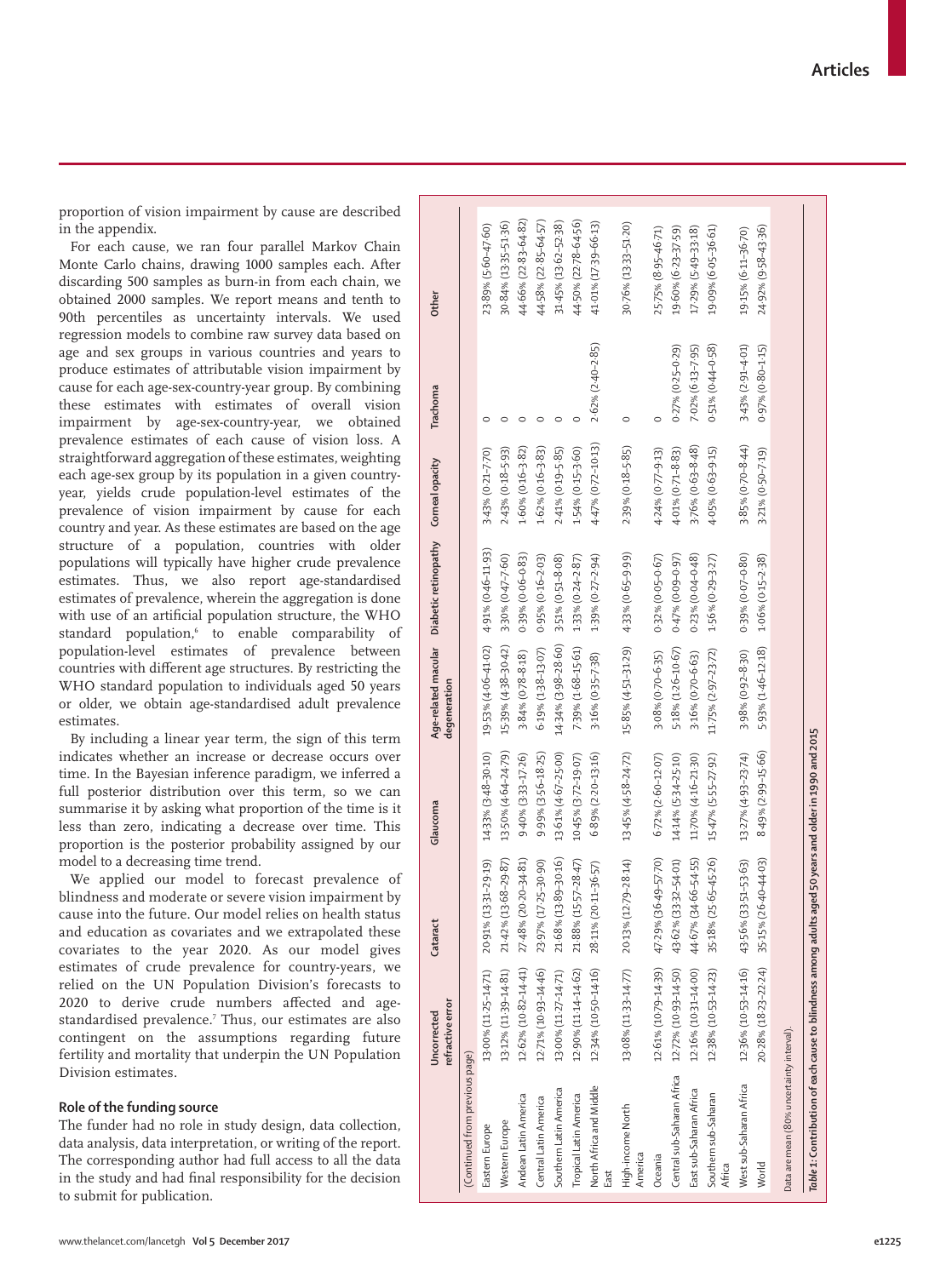

*Figure 1:* **Age-standardised prevalence of blindness in adults aged 50 years and older from 1990 to 2015**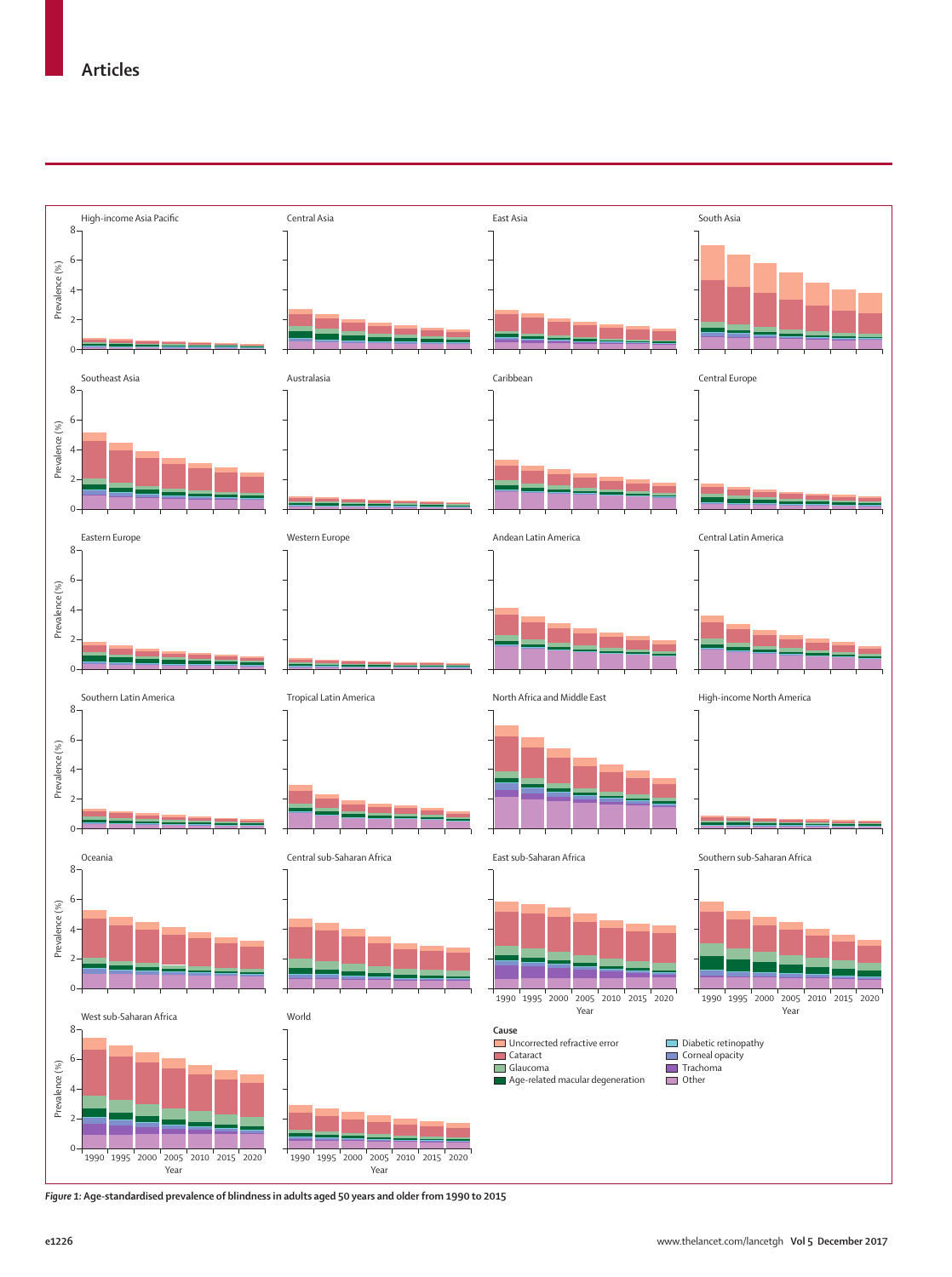# **Results**

Since the previous analysis of the Global Vision Database,<sup>2</sup> 61 new studies were added from 35 different countries (of which 44 contributed disaggregated vision impairment prevalence data by cause and 28 involved rapid assessment of avoidable blindness survey methods), giving a total of 288 studies of 3983541 participants contributing data from 98 countries (appendix). Among the global population who were blind in 2015 (36·0 million [80% UI 12·9 million to 65·4 million), the leading causes of blindness (crude prevalence) among all ages were cataract, followed by uncorrected refractive error, glaucoma, agerelated macular degeneration, corneal opacity, trachoma, and diabetic retinopathy (appendix). Among the global population with moderate or severe vision impairment in 2015 (216·6 million [98·5 million to 359·1 million]), the ranking was as follows: uncorrected refractive error, cataract, age-related macular degeneration, glaucoma, corneal opacity, diabetic retinopathy, and trachoma (appendix).

The leading causes of blindness in those aged 50 years and older in 2015 were cataract followed by uncorrected refractive error and glaucoma (table 1, figure 1). Cataract and uncorrected refractive error combined contributed to 55% of blindness and 77% of vision impairment in adults aged 50 years and older in 2015. Deconstructing these global averages, we observed large differences in the causes of blindness by region in this age group. In 2015, the proportion of blindness in those aged 50 years and older attributable to cataract ranged from <22% in highincome subregions to more than 44% in southeast Asia and Oceania (table 1). The proportion of blindness attributable to glaucoma varied considerably from the lowest values in south Asia to a much higher proportion in southern sub-Saharan Africa. The proportion of blindness attributable to age-related macular degeneration was higher in regions with older populations, namely the highincome subregions where more than 14% of blindness was attributed to age-related macular degeneration. By contrast, we observed the lowest proportion in the south Asia region. We observed no trachoma-related blindness in 13 of the 21 world regions in 2015. Diabetic retinopathy contributed to only a small proportion of global blindness, with a profound inter-regional range. Although the data for contribution of corneal opacity to blindness should be interpreted with caution, our model estimated that 3·2% (80% UI 0 $-5$ –7 $-2$ ) of global blindness could be attributed to this cause (all ages  $3.5\%$  [0 $.5-7.8$ ; appendix).

Globally in 2015, the leading causes of moderate or severe vision impairment in those aged 50 years and older were uncorrected refractive error followed by cataract and age-related macular degeneration (table 2, figure 2). Uncorrected refractive error contributed to a larger proportion of vision impairment in south Asia than in other regions. As with blindness, the proportion of vision impairment attributed to cataract in those aged 50 years and older was smallest in high-income subregions (ranging from 14% to 16%) and greater than 30% in the central, eastern, and western regions of sub-Saharan Africa (ranging from 32% to 34%), Oceania, southeast Asia, and east Asia. The proportion of vision impairment attributable to age-related macular degeneration was small in comparison, yet considerable regional variation existed, with low proportions in south Asia, but proportions exceeding 9% in the high-income subregions, central and eastern Europe, and central Asia, which have predominantly white populations. Glaucoma, diabetic retinopathy, corneal opacity, and trachoma each accounted for <3% of vision impairment worldwide. A regional breakdown of the proportion of blindness and vision impairment by cause in 2015 for all ages is given in the appendix. In 2010, 2·5% (80% UI 1·0–4·6) of the world's population was estimated to be blind or vision impaired due to uncorrected refractive error and cataract. By 2020, we estimate that this proportion will be  $2.7\%$  (1.0–5.1).

We observed sex differences by cause in the attributable fraction for both blindness and vision impairment when considering all ages in 2015. As our statistical model contains a term for sex, we were able to derive posterior estimates of the relative odds ratio for women versus men. Cataract, uncorrected refractive error, and diabetic retinopathy were more common causes of blindness and vision impairment in women than in men, with relative odds ratio of women versus men of 1·21 (80% UI 1·17–1·25) for cataract, 1·07 (1·03–1·11) for uncorrected refractive error, and 2·52 (1·48–3·73) for diabetic retinopathy. Whereas men were more likely to be blind or have vision impairment due to glaucoma (0·71  $[0.57-0.86]$  or corneal opacity  $(0.54 \; [0.43-0.66])$  than were women, for age-related macular degeneration, we observed no clear sex difference (0·91 [0·70–1·14]).

Globally, although the age-specific prevalence has declined over time, the proportion of prevalent blindness in adults aged 50 years and older attributable to cataract has remained almost unchanged, showing a slight reduction from 36·7% (80% UI 30·1–43·2) in 1990 to 35·1% (26·4–44·0) in 2015 (table 1; 91% posterior probability of decline over time based on our model), with a further decline to 34·7% (25·0–44·6) anticipated by 2020 (appendix). The contribution of glaucoma (posterior probability of decline over time of 83%), age-related macular degeneration (posterior probability of decline of 99%), diabetic retinopathy (posterior probability of decline of 95%), and corneal opacity (posterior probability of decline of 85%) to blindness also declined between 1990 and 2015 according to the posterior probability of the model. The contribution of uncorrected refractive error to blindness marginally increased (for all ages, the proportion in 1990 was 20·2% [80% UI 18·1–22·3] and in 2015 was  $20.6\%$  [18.6–22.6]; appendix), and the other cause also increased.

Globally, the crude prevalence (all ages) of blindness due to all causes except for diabetic retinopathy reduced between 1990 and 2015 (expressed as the difference in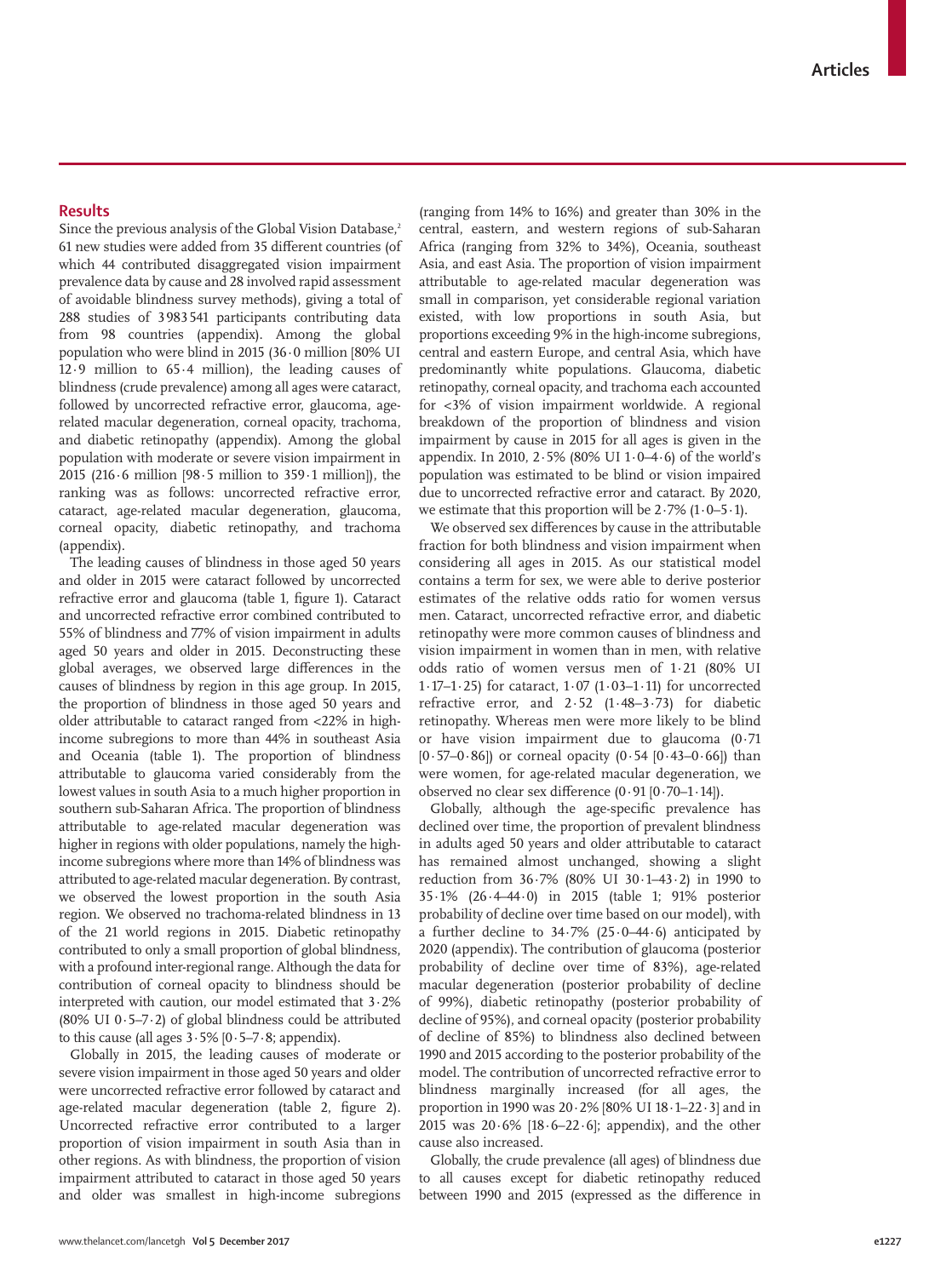| (Table 2 continues on next page)<br>26-64% (10-50-43-58)<br>28.09% (11.05-46.03)<br>27.23% (10.72-44.58)<br>22-59% (8-90-36-99)<br>15.92% (5.58-28.36)<br>11.99% (3.55-23.66)<br>$12.41\% (4.38 - 22.06)$<br>21.81% (8.56-35.80)<br>23-51% (9-29-38-45)<br>13-55% (4-79-24-07)<br>22.16% (8.76-36.23)<br>$11.90\% (4.19 - 21.18)$<br>9-33% (2-79-18-34)<br>14.06% (2.34-31.39)<br>$6.67\%$ (2.00-13.24)<br>12.48% (3.71-24.59)<br>16.18% (5.69-28.77)<br>12.72% (2.09-28.52)<br>11-26% (1-87-25-14)<br>8-29% (2-46-16-35)<br>9-41% (2-80-18-53)<br>9.95% (1.64-22.30)<br>19.13% (6.90-34.17)<br>7.10% (1.95-14-34)<br>5-33% (1-46-10-78)<br>13:14% (2:14-29:55)<br>16.35% (5-74-29-11)<br>12.51% (4.42-22.22)<br>9-71% (3-03-18-50)<br>10.12% (1.66-22.71)<br>12.15% (4.27-21.63)<br>6-27% (1-72-12-68)<br>5-21% (1-57-10-32)<br>$6 - 51\% (1 - 78 - 13 - 16)$<br>11-73% (11-26-12-20)<br>4.86% (4.73-5.00)<br>$0.83\%$ ( $0.82-0.85$ )<br>1.99% (1.88-2.09)<br>0.03% (0.00-0.05)<br>0.07% (0.05-0.08)<br>5.29% (4.97-5.62)<br>$0.02\% (0.02 - 0.02)$<br>7.43% (7.10-7.76)<br>1-33% (0.87-1.80)<br>$0.14\%$ (0.12-0.16)<br>0-34% (0-33-0-35)<br>1.16% (1.12-1.19)<br>$\circ$<br>$\circ$<br>$\circ$<br>$\circ$<br>$\circ$<br>$\circ$<br>$\circ$<br>$\circ$<br>$\circ$<br>$\circ$<br>$\circ$<br>$\circ$<br>$\circ$<br>$\circ$<br>$\circ$<br>$\circ$<br>$\circ$<br>$\circ$<br>$\circ$<br>$\circ$<br>$\circ$<br>1.83% (0.29-3.98)<br>1.41% (0.09-2.98)<br>$0.88\%$ (0.08-2.03)<br>$2.08\%$ (0.35-4.47)<br>1-38% (0-09-2-95)<br>2.16% (0.36-4.65)<br>0.94% (0.09-2.16)<br>$0.90\% (0.09 - 2.07)$<br>0.84% (0.09-1.92)<br>$2.65\%$ (0.41-5.78)<br>2-37% (0-40-5-09)<br>$1.75\% (0.25-3.81)$<br>0.79% (0.07-1.89)<br>1.54% (0.25-3.34)<br>$1.32\% (0.07 - 2.85)$<br>$0.52\% (0.05 - 1.21)$<br>2.20% (0.16-4.79)<br>2.52% (0.41-5.48)<br>2.00% (0.14-4.33)<br>$1.98\%$ (0.13-4.37)<br>2.47% (0.41-5.35)<br>2.15% (0.35-4.67)<br>0-74% (0-14-1-56)<br>1.63% (0.26-3.53)<br>$0.78\%$ (0.07-1.88)<br>$0.52\% (0.05 - 1.23)$<br>$0.81\% (0.07 - 1.93)$<br>$0.53\% (0.06 - 1.22)$<br>$1.28\%$ (0.21-2.75)<br>1.10% (0.11-2.53)<br>$1.19\% (0.13 - 2.71)$<br>$1.11\% (0.11 - 2.55)$<br>1.10% (0.11-2.53)<br>$1.10\%$ (0.11-2.51)<br>5-06% (0-56-12-33)<br>4.72% (0.73-10.81)<br>0.46% (0.08-0.94)<br>$0.29\%$ (0.06-0.60)<br>$0.89\%$ ( $0.16 - 1.90$ )<br>0.45% (0.08-0.92)<br>3.48% (0.52-7.95)<br>$0.42\% (0.07 - 0.89)$<br>$0.41\% (0.09 - 0.84)$<br>4.07% (0.62-9.30)<br>$1.02\%$ (0.19-2.14)<br>0-33% (0-06-0-68)<br>3-87% (0-58-9-05)<br>2-45% (0-58-5-03)<br>0-32% (0-05-0-66)<br>2.16% (0.51-4.46)<br>0.39% (0.07-0.78)<br>4.06% (0.45-9.75)<br>3.12% (0.32-7.43)<br>2.44% (0.35-5.67)<br>$0.10\%$ (0.02-0.20)<br>2.99% (0.73-6.10)<br>2.36% (0.33-5.51)<br>3.17% (0.77-6.48)<br>1.48% (0.27-3.07)<br>1.03% (0.20-2.22)<br>$0.15\% (0.03 - 0.32)$<br>$0.71\%$ ( $0.12-1.49$ )<br>$0.77\%$ (0.15-1.60)<br>$0.58\%$ ( $0.11 - 1.19$ )<br>$0.85\%$ ( $0.15 - 1.79$ )<br>0-57% (0-10-1-18)<br>$3.02\% (0.74 - 6.17)$<br>$0.77\%$ ( $0.15 - 1.58$ )<br>13.23% (4.82-24.01)<br>4.70% (0.99-10.08)<br>10.98% (3.56-21.00)<br>11.60% (3:30-22-82)<br>12.60% (2.96-25.57)<br>14.24% (5.34-25.45)<br>9-92% (2-58-20-11)<br>5-97% (1-63-11-87)<br>10.05% (1.74-22.69)<br>$11.36\%$ $(3.17-22.44)$<br>13.39% (2.49-29.77)<br>$10.68\%$ (3.02-21.13)<br>15-07% (3-84-29-38)<br>4.95% (1.07-10.59)<br>$10.85\% (1.95 - 24.55)$<br>12.70% (4.50-23.33)<br>11-63% (2-58-24-12)<br>$3.28\% (4.77 - 24.21)$<br>5-75% (1-35-12-07)<br>5-15% (1-16-10-91)<br>3.96% (0.82-8.60)<br>4.08% (0.89-8.70)<br>3-46% (0-79-7-33)<br>3-76% (0-78-8-16)<br>2-44% (0-25-5-90)<br>4.19% (0.91-8.91)<br>1.76% (0.41-3.70)<br>3-24% (0-59-7-17)<br>2.44% (0.47-5.27)<br>4.53% (1.04-9.57)<br>3-53% (0.73-7-58)<br>3-39% (0-81-7-11)<br>1-31% (0-37-2-62)<br>4-32% (1-01-9-07)<br>2.65% (0.96-4.90)<br>2.55% (0.84-4.89)<br>2.34% (0.72-4.46)<br>3.94% (0.87-8.43)<br>3-87% (0-86-8-27)<br>4.05% (0.88-8.74)<br>2.45% (0.81-4.76)<br>2-53% (0-86-4-82)<br>$2.14\%$ (0.69-4.11)<br>4.05% (0.73-9.28)<br>1.56% (0.57-2.90)<br>1.57% (0.56-2.94)<br>3-59% (1-04-7-14)<br>2.25% (0.68-4.30)<br>3.63% (1.30-6.82)<br>1.49% (0.55-2.68)<br>3.59% (1.29-6.74)<br>$2.51\% (0.85 - 4.81)$<br>1.09% (0.37-2.03)<br>3.95% (0.73-9.07)<br>4.13% (0.73-9.56)<br>3-58% (1-05-7-09)<br>2.22% (0.70-4.16)<br>1.58% (0.58-2.87)<br>3-65% (1-31-6-85)<br>1-57% (0-47-3-00)<br>1-52% (0-56-2-74)<br>3-78% (1-33-7-09)<br>1.12% (0.37-2.09)<br>3-57% (1-26-6-72)<br>3.60% (1.05-7.15)<br>3-74% (1-35-7-01)<br>3.47% (1.31-6.35)<br>3.02% (1.13-5.52)<br>32.00% (26.49-37.46)<br>17.78% (13.08-22.84)<br>21-47% (16-96-26-14)<br>20-44% (14-85-26-55)<br>35.46% (28.98-42.15)<br>32-54% (24-96-40-48)<br>23.62% (18.43-28.79)<br>18.09% (13.08-23.36)<br>15-49% (10-05-21-56)<br>17-63% (12-98-22-65)<br>17.96% (12.64-23.74)<br>24.91% (19.98-29.97)<br>33.95% (26.09-42.07)<br>20-42% (16-14-24-87)<br>16-96% (12-39-21-87)<br>27-43% (22-39-32-58)<br>26.62% (21.53-31.78)<br>18.16% (11.65-25.53)<br>20.23% (14.87-25.82)<br>17.03% (12.25-22.14)<br>25.80% (21.67-29.77)<br>37-59% (31-31-43-79)<br>20.63% (15.36-26.27)<br>25-84% (20-35-31-67)<br>36-25% (30-17-42-25)<br>27-69% (21-77-33-77)<br>18:14% (13:35-23:27)<br>31-43% (25-71-37-34)<br>22-02% (16-11-28-52)<br>22-34% (17-72-27-05)<br>14.66% (9.46-20.49)<br>18.11% (11-70-25-35)<br>14.84% (9.18-21.40)<br>14.10% (9.09-19.75)<br>47.85% (44.44-50.66)<br>47.90% (44.70-50.60)<br>42.67% (36.63-48.00)<br>49.06% (46.80-51.00)<br>46-25% (41-63-49-94)<br>48-26% (44-85-50-98)<br>66-39% (62-16-69-95)<br>64-59% (58-92-69-42)<br>48-34% (44-91-51-06)<br>47.32% (43.45-50.48)<br>45.19% (40.25-49.29)<br>50.80% (46.12-54.74)<br>46.14% (42.19-49.51)<br>46.07% (41.71-49.60)<br>44.14% (38.96-48.67)<br>48-79% (46-14-50-91)<br>44.63% (38.93-49.12)<br>46-39% (42-01-50-06)<br>47.75% (44.69-50-33)<br>45.16% (39.41-49.70)<br>49-36% (47-46-51-02)<br>47.08% (43.32-50.19)<br>49-40% (46-71-51-60)<br>45-83% (40-95-49-77)<br>49-34% (47-59-50-92)<br>46-62% (42-35-50-11)<br>46-51% (41-54-50-29)<br>49-26% (46-91-51-17)<br>48-53% (45-35-51-05)<br>49-61% (47-74-51-21)<br>49-41% (47-51-51-08)<br>46-74% (42-23-50-32)<br>48.61% (45.00-51.35)<br>47.12% (42.97-50.53)<br>Latin America, Andean<br>Tropical Latin America<br>Southern sub-Saharan<br>Andean Latin America<br>Central Latin America<br>Central Latin America<br>Central sub-Saharan<br>High-income North<br>West sub-Saharan<br>High-income Asia<br>High-income Asia<br>East sub-Saharan<br>North Africa and<br>Western Europe<br>Western Europe<br>Eastern Europe<br>Eastern Europe<br>Southern Latin<br>Central Europe<br>Central Europe<br>Southeast Asia<br>Southeast Asia<br>Central Asia<br>Central Asia<br>Middle East<br>Australasia<br>Australasia<br>South Asia<br>South Asia<br>Caribbean<br>Caribbean<br>East Asia<br>East Asia<br>America<br>America<br>Oceania<br>Pacific<br>Pacific<br>Africa<br>World<br>Africa<br>Africa<br>Africa<br>2015<br>1990 | Uncorrected refractive<br>error | Cataract | Glaucoma | Age-related macular<br>degeneration | Diabetic retinopathy | Corneal opacity | Trachoma | Other |
|---------------------------------------------------------------------------------------------------------------------------------------------------------------------------------------------------------------------------------------------------------------------------------------------------------------------------------------------------------------------------------------------------------------------------------------------------------------------------------------------------------------------------------------------------------------------------------------------------------------------------------------------------------------------------------------------------------------------------------------------------------------------------------------------------------------------------------------------------------------------------------------------------------------------------------------------------------------------------------------------------------------------------------------------------------------------------------------------------------------------------------------------------------------------------------------------------------------------------------------------------------------------------------------------------------------------------------------------------------------------------------------------------------------------------------------------------------------------------------------------------------------------------------------------------------------------------------------------------------------------------------------------------------------------------------------------------------------------------------------------------------------------------------------------------------------------------------------------------------------------------------------------------------------------------------------------------------------------------------------------------------------------------------------------------------------------------------------------------------------------------------------------------------------------------------------------------------------------------------------------------------------------------------------------------------------------------------------------------------------------------------------------------------------------------------------------------------------------------------------------------------------------------------------------------------------------------------------------------------------------------------------------------------------------------------------------------------------------------------------------------------------------------------------------------------------------------------------------------------------------------------------------------------------------------------------------------------------------------------------------------------------------------------------------------------------------------------------------------------------------------------------------------------------------------------------------------------------------------------------------------------------------------------------------------------------------------------------------------------------------------------------------------------------------------------------------------------------------------------------------------------------------------------------------------------------------------------------------------------------------------------------------------------------------------------------------------------------------------------------------------------------------------------------------------------------------------------------------------------------------------------------------------------------------------------------------------------------------------------------------------------------------------------------------------------------------------------------------------------------------------------------------------------------------------------------------------------------------------------------------------------------------------------------------------------------------------------------------------------------------------------------------------------------------------------------------------------------------------------------------------------------------------------------------------------------------------------------------------------------------------------------------------------------------------------------------------------------------------------------------------------------------------------------------------------------------------------------------------------------------------------------------------------------------------------------------------------------------------------------------------------------------------------------------------------------------------------------------------------------------------------------------------------------------------------------------------------------------------------------------------------------------------------------------------------------------------------------------------------------------------------------------------------------------------------------------------------------------------------------------------------------------------------------------------------------------------------------------------------------------------------------------------------------------------------------------------------------------------------------------------------------------------------------------------------------------------------------------------------------------------------------------------------------------------------------------------------------------------------------------------------------------------------------------------------------------------------------------------------------------------------------------------------------------------------------------------------------------------------------------------------------------------------------------------------------------------------------------------------------------------------------------------------------------------------------------------------------------------------------------------------------------------------------------------------------------------------------------------------------------------------------------------------------------------------------------------------------------------------------------------------------------------------------------------------------------------------------------------------------------------------------------------------------------------------------------------------------------------------------------------------------------------------------------------|---------------------------------|----------|----------|-------------------------------------|----------------------|-----------------|----------|-------|
|                                                                                                                                                                                                                                                                                                                                                                                                                                                                                                                                                                                                                                                                                                                                                                                                                                                                                                                                                                                                                                                                                                                                                                                                                                                                                                                                                                                                                                                                                                                                                                                                                                                                                                                                                                                                                                                                                                                                                                                                                                                                                                                                                                                                                                                                                                                                                                                                                                                                                                                                                                                                                                                                                                                                                                                                                                                                                                                                                                                                                                                                                                                                                                                                                                                                                                                                                                                                                                                                                                                                                                                                                                                                                                                                                                                                                                                                                                                                                                                                                                                                                                                                                                                                                                                                                                                                                                                                                                                                                                                                                                                                                                                                                                                                                                                                                                                                                                                                                                                                                                                                                                                                                                                                                                                                                                                                                                                                                                                                                                                                                                                                                                                                                                                                                                                                                                                                                                                                                                                                                                                                                                                                                                                                                                                                                                                                                                                                                                                                                                                                                                                                                                                                                                                                                                                                                                                                                                                                                                                                                                                   |                                 |          |          |                                     |                      |                 |          |       |
|                                                                                                                                                                                                                                                                                                                                                                                                                                                                                                                                                                                                                                                                                                                                                                                                                                                                                                                                                                                                                                                                                                                                                                                                                                                                                                                                                                                                                                                                                                                                                                                                                                                                                                                                                                                                                                                                                                                                                                                                                                                                                                                                                                                                                                                                                                                                                                                                                                                                                                                                                                                                                                                                                                                                                                                                                                                                                                                                                                                                                                                                                                                                                                                                                                                                                                                                                                                                                                                                                                                                                                                                                                                                                                                                                                                                                                                                                                                                                                                                                                                                                                                                                                                                                                                                                                                                                                                                                                                                                                                                                                                                                                                                                                                                                                                                                                                                                                                                                                                                                                                                                                                                                                                                                                                                                                                                                                                                                                                                                                                                                                                                                                                                                                                                                                                                                                                                                                                                                                                                                                                                                                                                                                                                                                                                                                                                                                                                                                                                                                                                                                                                                                                                                                                                                                                                                                                                                                                                                                                                                                                   |                                 |          |          |                                     |                      |                 |          |       |
|                                                                                                                                                                                                                                                                                                                                                                                                                                                                                                                                                                                                                                                                                                                                                                                                                                                                                                                                                                                                                                                                                                                                                                                                                                                                                                                                                                                                                                                                                                                                                                                                                                                                                                                                                                                                                                                                                                                                                                                                                                                                                                                                                                                                                                                                                                                                                                                                                                                                                                                                                                                                                                                                                                                                                                                                                                                                                                                                                                                                                                                                                                                                                                                                                                                                                                                                                                                                                                                                                                                                                                                                                                                                                                                                                                                                                                                                                                                                                                                                                                                                                                                                                                                                                                                                                                                                                                                                                                                                                                                                                                                                                                                                                                                                                                                                                                                                                                                                                                                                                                                                                                                                                                                                                                                                                                                                                                                                                                                                                                                                                                                                                                                                                                                                                                                                                                                                                                                                                                                                                                                                                                                                                                                                                                                                                                                                                                                                                                                                                                                                                                                                                                                                                                                                                                                                                                                                                                                                                                                                                                                   |                                 |          |          |                                     |                      |                 |          |       |
|                                                                                                                                                                                                                                                                                                                                                                                                                                                                                                                                                                                                                                                                                                                                                                                                                                                                                                                                                                                                                                                                                                                                                                                                                                                                                                                                                                                                                                                                                                                                                                                                                                                                                                                                                                                                                                                                                                                                                                                                                                                                                                                                                                                                                                                                                                                                                                                                                                                                                                                                                                                                                                                                                                                                                                                                                                                                                                                                                                                                                                                                                                                                                                                                                                                                                                                                                                                                                                                                                                                                                                                                                                                                                                                                                                                                                                                                                                                                                                                                                                                                                                                                                                                                                                                                                                                                                                                                                                                                                                                                                                                                                                                                                                                                                                                                                                                                                                                                                                                                                                                                                                                                                                                                                                                                                                                                                                                                                                                                                                                                                                                                                                                                                                                                                                                                                                                                                                                                                                                                                                                                                                                                                                                                                                                                                                                                                                                                                                                                                                                                                                                                                                                                                                                                                                                                                                                                                                                                                                                                                                                   |                                 |          |          |                                     |                      |                 |          |       |
|                                                                                                                                                                                                                                                                                                                                                                                                                                                                                                                                                                                                                                                                                                                                                                                                                                                                                                                                                                                                                                                                                                                                                                                                                                                                                                                                                                                                                                                                                                                                                                                                                                                                                                                                                                                                                                                                                                                                                                                                                                                                                                                                                                                                                                                                                                                                                                                                                                                                                                                                                                                                                                                                                                                                                                                                                                                                                                                                                                                                                                                                                                                                                                                                                                                                                                                                                                                                                                                                                                                                                                                                                                                                                                                                                                                                                                                                                                                                                                                                                                                                                                                                                                                                                                                                                                                                                                                                                                                                                                                                                                                                                                                                                                                                                                                                                                                                                                                                                                                                                                                                                                                                                                                                                                                                                                                                                                                                                                                                                                                                                                                                                                                                                                                                                                                                                                                                                                                                                                                                                                                                                                                                                                                                                                                                                                                                                                                                                                                                                                                                                                                                                                                                                                                                                                                                                                                                                                                                                                                                                                                   |                                 |          |          |                                     |                      |                 |          |       |
|                                                                                                                                                                                                                                                                                                                                                                                                                                                                                                                                                                                                                                                                                                                                                                                                                                                                                                                                                                                                                                                                                                                                                                                                                                                                                                                                                                                                                                                                                                                                                                                                                                                                                                                                                                                                                                                                                                                                                                                                                                                                                                                                                                                                                                                                                                                                                                                                                                                                                                                                                                                                                                                                                                                                                                                                                                                                                                                                                                                                                                                                                                                                                                                                                                                                                                                                                                                                                                                                                                                                                                                                                                                                                                                                                                                                                                                                                                                                                                                                                                                                                                                                                                                                                                                                                                                                                                                                                                                                                                                                                                                                                                                                                                                                                                                                                                                                                                                                                                                                                                                                                                                                                                                                                                                                                                                                                                                                                                                                                                                                                                                                                                                                                                                                                                                                                                                                                                                                                                                                                                                                                                                                                                                                                                                                                                                                                                                                                                                                                                                                                                                                                                                                                                                                                                                                                                                                                                                                                                                                                                                   |                                 |          |          |                                     |                      |                 |          |       |
|                                                                                                                                                                                                                                                                                                                                                                                                                                                                                                                                                                                                                                                                                                                                                                                                                                                                                                                                                                                                                                                                                                                                                                                                                                                                                                                                                                                                                                                                                                                                                                                                                                                                                                                                                                                                                                                                                                                                                                                                                                                                                                                                                                                                                                                                                                                                                                                                                                                                                                                                                                                                                                                                                                                                                                                                                                                                                                                                                                                                                                                                                                                                                                                                                                                                                                                                                                                                                                                                                                                                                                                                                                                                                                                                                                                                                                                                                                                                                                                                                                                                                                                                                                                                                                                                                                                                                                                                                                                                                                                                                                                                                                                                                                                                                                                                                                                                                                                                                                                                                                                                                                                                                                                                                                                                                                                                                                                                                                                                                                                                                                                                                                                                                                                                                                                                                                                                                                                                                                                                                                                                                                                                                                                                                                                                                                                                                                                                                                                                                                                                                                                                                                                                                                                                                                                                                                                                                                                                                                                                                                                   |                                 |          |          |                                     |                      |                 |          |       |
|                                                                                                                                                                                                                                                                                                                                                                                                                                                                                                                                                                                                                                                                                                                                                                                                                                                                                                                                                                                                                                                                                                                                                                                                                                                                                                                                                                                                                                                                                                                                                                                                                                                                                                                                                                                                                                                                                                                                                                                                                                                                                                                                                                                                                                                                                                                                                                                                                                                                                                                                                                                                                                                                                                                                                                                                                                                                                                                                                                                                                                                                                                                                                                                                                                                                                                                                                                                                                                                                                                                                                                                                                                                                                                                                                                                                                                                                                                                                                                                                                                                                                                                                                                                                                                                                                                                                                                                                                                                                                                                                                                                                                                                                                                                                                                                                                                                                                                                                                                                                                                                                                                                                                                                                                                                                                                                                                                                                                                                                                                                                                                                                                                                                                                                                                                                                                                                                                                                                                                                                                                                                                                                                                                                                                                                                                                                                                                                                                                                                                                                                                                                                                                                                                                                                                                                                                                                                                                                                                                                                                                                   |                                 |          |          |                                     |                      |                 |          |       |
|                                                                                                                                                                                                                                                                                                                                                                                                                                                                                                                                                                                                                                                                                                                                                                                                                                                                                                                                                                                                                                                                                                                                                                                                                                                                                                                                                                                                                                                                                                                                                                                                                                                                                                                                                                                                                                                                                                                                                                                                                                                                                                                                                                                                                                                                                                                                                                                                                                                                                                                                                                                                                                                                                                                                                                                                                                                                                                                                                                                                                                                                                                                                                                                                                                                                                                                                                                                                                                                                                                                                                                                                                                                                                                                                                                                                                                                                                                                                                                                                                                                                                                                                                                                                                                                                                                                                                                                                                                                                                                                                                                                                                                                                                                                                                                                                                                                                                                                                                                                                                                                                                                                                                                                                                                                                                                                                                                                                                                                                                                                                                                                                                                                                                                                                                                                                                                                                                                                                                                                                                                                                                                                                                                                                                                                                                                                                                                                                                                                                                                                                                                                                                                                                                                                                                                                                                                                                                                                                                                                                                                                   |                                 |          |          |                                     |                      |                 |          |       |
|                                                                                                                                                                                                                                                                                                                                                                                                                                                                                                                                                                                                                                                                                                                                                                                                                                                                                                                                                                                                                                                                                                                                                                                                                                                                                                                                                                                                                                                                                                                                                                                                                                                                                                                                                                                                                                                                                                                                                                                                                                                                                                                                                                                                                                                                                                                                                                                                                                                                                                                                                                                                                                                                                                                                                                                                                                                                                                                                                                                                                                                                                                                                                                                                                                                                                                                                                                                                                                                                                                                                                                                                                                                                                                                                                                                                                                                                                                                                                                                                                                                                                                                                                                                                                                                                                                                                                                                                                                                                                                                                                                                                                                                                                                                                                                                                                                                                                                                                                                                                                                                                                                                                                                                                                                                                                                                                                                                                                                                                                                                                                                                                                                                                                                                                                                                                                                                                                                                                                                                                                                                                                                                                                                                                                                                                                                                                                                                                                                                                                                                                                                                                                                                                                                                                                                                                                                                                                                                                                                                                                                                   |                                 |          |          |                                     |                      |                 |          |       |
|                                                                                                                                                                                                                                                                                                                                                                                                                                                                                                                                                                                                                                                                                                                                                                                                                                                                                                                                                                                                                                                                                                                                                                                                                                                                                                                                                                                                                                                                                                                                                                                                                                                                                                                                                                                                                                                                                                                                                                                                                                                                                                                                                                                                                                                                                                                                                                                                                                                                                                                                                                                                                                                                                                                                                                                                                                                                                                                                                                                                                                                                                                                                                                                                                                                                                                                                                                                                                                                                                                                                                                                                                                                                                                                                                                                                                                                                                                                                                                                                                                                                                                                                                                                                                                                                                                                                                                                                                                                                                                                                                                                                                                                                                                                                                                                                                                                                                                                                                                                                                                                                                                                                                                                                                                                                                                                                                                                                                                                                                                                                                                                                                                                                                                                                                                                                                                                                                                                                                                                                                                                                                                                                                                                                                                                                                                                                                                                                                                                                                                                                                                                                                                                                                                                                                                                                                                                                                                                                                                                                                                                   |                                 |          |          |                                     |                      |                 |          |       |
|                                                                                                                                                                                                                                                                                                                                                                                                                                                                                                                                                                                                                                                                                                                                                                                                                                                                                                                                                                                                                                                                                                                                                                                                                                                                                                                                                                                                                                                                                                                                                                                                                                                                                                                                                                                                                                                                                                                                                                                                                                                                                                                                                                                                                                                                                                                                                                                                                                                                                                                                                                                                                                                                                                                                                                                                                                                                                                                                                                                                                                                                                                                                                                                                                                                                                                                                                                                                                                                                                                                                                                                                                                                                                                                                                                                                                                                                                                                                                                                                                                                                                                                                                                                                                                                                                                                                                                                                                                                                                                                                                                                                                                                                                                                                                                                                                                                                                                                                                                                                                                                                                                                                                                                                                                                                                                                                                                                                                                                                                                                                                                                                                                                                                                                                                                                                                                                                                                                                                                                                                                                                                                                                                                                                                                                                                                                                                                                                                                                                                                                                                                                                                                                                                                                                                                                                                                                                                                                                                                                                                                                   |                                 |          |          |                                     |                      |                 |          |       |
|                                                                                                                                                                                                                                                                                                                                                                                                                                                                                                                                                                                                                                                                                                                                                                                                                                                                                                                                                                                                                                                                                                                                                                                                                                                                                                                                                                                                                                                                                                                                                                                                                                                                                                                                                                                                                                                                                                                                                                                                                                                                                                                                                                                                                                                                                                                                                                                                                                                                                                                                                                                                                                                                                                                                                                                                                                                                                                                                                                                                                                                                                                                                                                                                                                                                                                                                                                                                                                                                                                                                                                                                                                                                                                                                                                                                                                                                                                                                                                                                                                                                                                                                                                                                                                                                                                                                                                                                                                                                                                                                                                                                                                                                                                                                                                                                                                                                                                                                                                                                                                                                                                                                                                                                                                                                                                                                                                                                                                                                                                                                                                                                                                                                                                                                                                                                                                                                                                                                                                                                                                                                                                                                                                                                                                                                                                                                                                                                                                                                                                                                                                                                                                                                                                                                                                                                                                                                                                                                                                                                                                                   |                                 |          |          |                                     |                      |                 |          |       |
|                                                                                                                                                                                                                                                                                                                                                                                                                                                                                                                                                                                                                                                                                                                                                                                                                                                                                                                                                                                                                                                                                                                                                                                                                                                                                                                                                                                                                                                                                                                                                                                                                                                                                                                                                                                                                                                                                                                                                                                                                                                                                                                                                                                                                                                                                                                                                                                                                                                                                                                                                                                                                                                                                                                                                                                                                                                                                                                                                                                                                                                                                                                                                                                                                                                                                                                                                                                                                                                                                                                                                                                                                                                                                                                                                                                                                                                                                                                                                                                                                                                                                                                                                                                                                                                                                                                                                                                                                                                                                                                                                                                                                                                                                                                                                                                                                                                                                                                                                                                                                                                                                                                                                                                                                                                                                                                                                                                                                                                                                                                                                                                                                                                                                                                                                                                                                                                                                                                                                                                                                                                                                                                                                                                                                                                                                                                                                                                                                                                                                                                                                                                                                                                                                                                                                                                                                                                                                                                                                                                                                                                   |                                 |          |          |                                     |                      |                 |          |       |
|                                                                                                                                                                                                                                                                                                                                                                                                                                                                                                                                                                                                                                                                                                                                                                                                                                                                                                                                                                                                                                                                                                                                                                                                                                                                                                                                                                                                                                                                                                                                                                                                                                                                                                                                                                                                                                                                                                                                                                                                                                                                                                                                                                                                                                                                                                                                                                                                                                                                                                                                                                                                                                                                                                                                                                                                                                                                                                                                                                                                                                                                                                                                                                                                                                                                                                                                                                                                                                                                                                                                                                                                                                                                                                                                                                                                                                                                                                                                                                                                                                                                                                                                                                                                                                                                                                                                                                                                                                                                                                                                                                                                                                                                                                                                                                                                                                                                                                                                                                                                                                                                                                                                                                                                                                                                                                                                                                                                                                                                                                                                                                                                                                                                                                                                                                                                                                                                                                                                                                                                                                                                                                                                                                                                                                                                                                                                                                                                                                                                                                                                                                                                                                                                                                                                                                                                                                                                                                                                                                                                                                                   |                                 |          |          |                                     |                      |                 |          |       |
|                                                                                                                                                                                                                                                                                                                                                                                                                                                                                                                                                                                                                                                                                                                                                                                                                                                                                                                                                                                                                                                                                                                                                                                                                                                                                                                                                                                                                                                                                                                                                                                                                                                                                                                                                                                                                                                                                                                                                                                                                                                                                                                                                                                                                                                                                                                                                                                                                                                                                                                                                                                                                                                                                                                                                                                                                                                                                                                                                                                                                                                                                                                                                                                                                                                                                                                                                                                                                                                                                                                                                                                                                                                                                                                                                                                                                                                                                                                                                                                                                                                                                                                                                                                                                                                                                                                                                                                                                                                                                                                                                                                                                                                                                                                                                                                                                                                                                                                                                                                                                                                                                                                                                                                                                                                                                                                                                                                                                                                                                                                                                                                                                                                                                                                                                                                                                                                                                                                                                                                                                                                                                                                                                                                                                                                                                                                                                                                                                                                                                                                                                                                                                                                                                                                                                                                                                                                                                                                                                                                                                                                   |                                 |          |          |                                     |                      |                 |          |       |
|                                                                                                                                                                                                                                                                                                                                                                                                                                                                                                                                                                                                                                                                                                                                                                                                                                                                                                                                                                                                                                                                                                                                                                                                                                                                                                                                                                                                                                                                                                                                                                                                                                                                                                                                                                                                                                                                                                                                                                                                                                                                                                                                                                                                                                                                                                                                                                                                                                                                                                                                                                                                                                                                                                                                                                                                                                                                                                                                                                                                                                                                                                                                                                                                                                                                                                                                                                                                                                                                                                                                                                                                                                                                                                                                                                                                                                                                                                                                                                                                                                                                                                                                                                                                                                                                                                                                                                                                                                                                                                                                                                                                                                                                                                                                                                                                                                                                                                                                                                                                                                                                                                                                                                                                                                                                                                                                                                                                                                                                                                                                                                                                                                                                                                                                                                                                                                                                                                                                                                                                                                                                                                                                                                                                                                                                                                                                                                                                                                                                                                                                                                                                                                                                                                                                                                                                                                                                                                                                                                                                                                                   |                                 |          |          |                                     |                      |                 |          |       |
|                                                                                                                                                                                                                                                                                                                                                                                                                                                                                                                                                                                                                                                                                                                                                                                                                                                                                                                                                                                                                                                                                                                                                                                                                                                                                                                                                                                                                                                                                                                                                                                                                                                                                                                                                                                                                                                                                                                                                                                                                                                                                                                                                                                                                                                                                                                                                                                                                                                                                                                                                                                                                                                                                                                                                                                                                                                                                                                                                                                                                                                                                                                                                                                                                                                                                                                                                                                                                                                                                                                                                                                                                                                                                                                                                                                                                                                                                                                                                                                                                                                                                                                                                                                                                                                                                                                                                                                                                                                                                                                                                                                                                                                                                                                                                                                                                                                                                                                                                                                                                                                                                                                                                                                                                                                                                                                                                                                                                                                                                                                                                                                                                                                                                                                                                                                                                                                                                                                                                                                                                                                                                                                                                                                                                                                                                                                                                                                                                                                                                                                                                                                                                                                                                                                                                                                                                                                                                                                                                                                                                                                   |                                 |          |          |                                     |                      |                 |          |       |
|                                                                                                                                                                                                                                                                                                                                                                                                                                                                                                                                                                                                                                                                                                                                                                                                                                                                                                                                                                                                                                                                                                                                                                                                                                                                                                                                                                                                                                                                                                                                                                                                                                                                                                                                                                                                                                                                                                                                                                                                                                                                                                                                                                                                                                                                                                                                                                                                                                                                                                                                                                                                                                                                                                                                                                                                                                                                                                                                                                                                                                                                                                                                                                                                                                                                                                                                                                                                                                                                                                                                                                                                                                                                                                                                                                                                                                                                                                                                                                                                                                                                                                                                                                                                                                                                                                                                                                                                                                                                                                                                                                                                                                                                                                                                                                                                                                                                                                                                                                                                                                                                                                                                                                                                                                                                                                                                                                                                                                                                                                                                                                                                                                                                                                                                                                                                                                                                                                                                                                                                                                                                                                                                                                                                                                                                                                                                                                                                                                                                                                                                                                                                                                                                                                                                                                                                                                                                                                                                                                                                                                                   |                                 |          |          |                                     |                      |                 |          |       |
|                                                                                                                                                                                                                                                                                                                                                                                                                                                                                                                                                                                                                                                                                                                                                                                                                                                                                                                                                                                                                                                                                                                                                                                                                                                                                                                                                                                                                                                                                                                                                                                                                                                                                                                                                                                                                                                                                                                                                                                                                                                                                                                                                                                                                                                                                                                                                                                                                                                                                                                                                                                                                                                                                                                                                                                                                                                                                                                                                                                                                                                                                                                                                                                                                                                                                                                                                                                                                                                                                                                                                                                                                                                                                                                                                                                                                                                                                                                                                                                                                                                                                                                                                                                                                                                                                                                                                                                                                                                                                                                                                                                                                                                                                                                                                                                                                                                                                                                                                                                                                                                                                                                                                                                                                                                                                                                                                                                                                                                                                                                                                                                                                                                                                                                                                                                                                                                                                                                                                                                                                                                                                                                                                                                                                                                                                                                                                                                                                                                                                                                                                                                                                                                                                                                                                                                                                                                                                                                                                                                                                                                   |                                 |          |          |                                     |                      |                 |          |       |
|                                                                                                                                                                                                                                                                                                                                                                                                                                                                                                                                                                                                                                                                                                                                                                                                                                                                                                                                                                                                                                                                                                                                                                                                                                                                                                                                                                                                                                                                                                                                                                                                                                                                                                                                                                                                                                                                                                                                                                                                                                                                                                                                                                                                                                                                                                                                                                                                                                                                                                                                                                                                                                                                                                                                                                                                                                                                                                                                                                                                                                                                                                                                                                                                                                                                                                                                                                                                                                                                                                                                                                                                                                                                                                                                                                                                                                                                                                                                                                                                                                                                                                                                                                                                                                                                                                                                                                                                                                                                                                                                                                                                                                                                                                                                                                                                                                                                                                                                                                                                                                                                                                                                                                                                                                                                                                                                                                                                                                                                                                                                                                                                                                                                                                                                                                                                                                                                                                                                                                                                                                                                                                                                                                                                                                                                                                                                                                                                                                                                                                                                                                                                                                                                                                                                                                                                                                                                                                                                                                                                                                                   |                                 |          |          |                                     |                      |                 |          |       |
|                                                                                                                                                                                                                                                                                                                                                                                                                                                                                                                                                                                                                                                                                                                                                                                                                                                                                                                                                                                                                                                                                                                                                                                                                                                                                                                                                                                                                                                                                                                                                                                                                                                                                                                                                                                                                                                                                                                                                                                                                                                                                                                                                                                                                                                                                                                                                                                                                                                                                                                                                                                                                                                                                                                                                                                                                                                                                                                                                                                                                                                                                                                                                                                                                                                                                                                                                                                                                                                                                                                                                                                                                                                                                                                                                                                                                                                                                                                                                                                                                                                                                                                                                                                                                                                                                                                                                                                                                                                                                                                                                                                                                                                                                                                                                                                                                                                                                                                                                                                                                                                                                                                                                                                                                                                                                                                                                                                                                                                                                                                                                                                                                                                                                                                                                                                                                                                                                                                                                                                                                                                                                                                                                                                                                                                                                                                                                                                                                                                                                                                                                                                                                                                                                                                                                                                                                                                                                                                                                                                                                                                   |                                 |          |          |                                     |                      |                 |          |       |
|                                                                                                                                                                                                                                                                                                                                                                                                                                                                                                                                                                                                                                                                                                                                                                                                                                                                                                                                                                                                                                                                                                                                                                                                                                                                                                                                                                                                                                                                                                                                                                                                                                                                                                                                                                                                                                                                                                                                                                                                                                                                                                                                                                                                                                                                                                                                                                                                                                                                                                                                                                                                                                                                                                                                                                                                                                                                                                                                                                                                                                                                                                                                                                                                                                                                                                                                                                                                                                                                                                                                                                                                                                                                                                                                                                                                                                                                                                                                                                                                                                                                                                                                                                                                                                                                                                                                                                                                                                                                                                                                                                                                                                                                                                                                                                                                                                                                                                                                                                                                                                                                                                                                                                                                                                                                                                                                                                                                                                                                                                                                                                                                                                                                                                                                                                                                                                                                                                                                                                                                                                                                                                                                                                                                                                                                                                                                                                                                                                                                                                                                                                                                                                                                                                                                                                                                                                                                                                                                                                                                                                                   |                                 |          |          |                                     |                      |                 |          |       |
|                                                                                                                                                                                                                                                                                                                                                                                                                                                                                                                                                                                                                                                                                                                                                                                                                                                                                                                                                                                                                                                                                                                                                                                                                                                                                                                                                                                                                                                                                                                                                                                                                                                                                                                                                                                                                                                                                                                                                                                                                                                                                                                                                                                                                                                                                                                                                                                                                                                                                                                                                                                                                                                                                                                                                                                                                                                                                                                                                                                                                                                                                                                                                                                                                                                                                                                                                                                                                                                                                                                                                                                                                                                                                                                                                                                                                                                                                                                                                                                                                                                                                                                                                                                                                                                                                                                                                                                                                                                                                                                                                                                                                                                                                                                                                                                                                                                                                                                                                                                                                                                                                                                                                                                                                                                                                                                                                                                                                                                                                                                                                                                                                                                                                                                                                                                                                                                                                                                                                                                                                                                                                                                                                                                                                                                                                                                                                                                                                                                                                                                                                                                                                                                                                                                                                                                                                                                                                                                                                                                                                                                   |                                 |          |          |                                     |                      |                 |          |       |
|                                                                                                                                                                                                                                                                                                                                                                                                                                                                                                                                                                                                                                                                                                                                                                                                                                                                                                                                                                                                                                                                                                                                                                                                                                                                                                                                                                                                                                                                                                                                                                                                                                                                                                                                                                                                                                                                                                                                                                                                                                                                                                                                                                                                                                                                                                                                                                                                                                                                                                                                                                                                                                                                                                                                                                                                                                                                                                                                                                                                                                                                                                                                                                                                                                                                                                                                                                                                                                                                                                                                                                                                                                                                                                                                                                                                                                                                                                                                                                                                                                                                                                                                                                                                                                                                                                                                                                                                                                                                                                                                                                                                                                                                                                                                                                                                                                                                                                                                                                                                                                                                                                                                                                                                                                                                                                                                                                                                                                                                                                                                                                                                                                                                                                                                                                                                                                                                                                                                                                                                                                                                                                                                                                                                                                                                                                                                                                                                                                                                                                                                                                                                                                                                                                                                                                                                                                                                                                                                                                                                                                                   |                                 |          |          |                                     |                      |                 |          |       |
|                                                                                                                                                                                                                                                                                                                                                                                                                                                                                                                                                                                                                                                                                                                                                                                                                                                                                                                                                                                                                                                                                                                                                                                                                                                                                                                                                                                                                                                                                                                                                                                                                                                                                                                                                                                                                                                                                                                                                                                                                                                                                                                                                                                                                                                                                                                                                                                                                                                                                                                                                                                                                                                                                                                                                                                                                                                                                                                                                                                                                                                                                                                                                                                                                                                                                                                                                                                                                                                                                                                                                                                                                                                                                                                                                                                                                                                                                                                                                                                                                                                                                                                                                                                                                                                                                                                                                                                                                                                                                                                                                                                                                                                                                                                                                                                                                                                                                                                                                                                                                                                                                                                                                                                                                                                                                                                                                                                                                                                                                                                                                                                                                                                                                                                                                                                                                                                                                                                                                                                                                                                                                                                                                                                                                                                                                                                                                                                                                                                                                                                                                                                                                                                                                                                                                                                                                                                                                                                                                                                                                                                   |                                 |          |          |                                     |                      |                 |          |       |
|                                                                                                                                                                                                                                                                                                                                                                                                                                                                                                                                                                                                                                                                                                                                                                                                                                                                                                                                                                                                                                                                                                                                                                                                                                                                                                                                                                                                                                                                                                                                                                                                                                                                                                                                                                                                                                                                                                                                                                                                                                                                                                                                                                                                                                                                                                                                                                                                                                                                                                                                                                                                                                                                                                                                                                                                                                                                                                                                                                                                                                                                                                                                                                                                                                                                                                                                                                                                                                                                                                                                                                                                                                                                                                                                                                                                                                                                                                                                                                                                                                                                                                                                                                                                                                                                                                                                                                                                                                                                                                                                                                                                                                                                                                                                                                                                                                                                                                                                                                                                                                                                                                                                                                                                                                                                                                                                                                                                                                                                                                                                                                                                                                                                                                                                                                                                                                                                                                                                                                                                                                                                                                                                                                                                                                                                                                                                                                                                                                                                                                                                                                                                                                                                                                                                                                                                                                                                                                                                                                                                                                                   |                                 |          |          |                                     |                      |                 |          |       |
|                                                                                                                                                                                                                                                                                                                                                                                                                                                                                                                                                                                                                                                                                                                                                                                                                                                                                                                                                                                                                                                                                                                                                                                                                                                                                                                                                                                                                                                                                                                                                                                                                                                                                                                                                                                                                                                                                                                                                                                                                                                                                                                                                                                                                                                                                                                                                                                                                                                                                                                                                                                                                                                                                                                                                                                                                                                                                                                                                                                                                                                                                                                                                                                                                                                                                                                                                                                                                                                                                                                                                                                                                                                                                                                                                                                                                                                                                                                                                                                                                                                                                                                                                                                                                                                                                                                                                                                                                                                                                                                                                                                                                                                                                                                                                                                                                                                                                                                                                                                                                                                                                                                                                                                                                                                                                                                                                                                                                                                                                                                                                                                                                                                                                                                                                                                                                                                                                                                                                                                                                                                                                                                                                                                                                                                                                                                                                                                                                                                                                                                                                                                                                                                                                                                                                                                                                                                                                                                                                                                                                                                   |                                 |          |          |                                     |                      |                 |          |       |
|                                                                                                                                                                                                                                                                                                                                                                                                                                                                                                                                                                                                                                                                                                                                                                                                                                                                                                                                                                                                                                                                                                                                                                                                                                                                                                                                                                                                                                                                                                                                                                                                                                                                                                                                                                                                                                                                                                                                                                                                                                                                                                                                                                                                                                                                                                                                                                                                                                                                                                                                                                                                                                                                                                                                                                                                                                                                                                                                                                                                                                                                                                                                                                                                                                                                                                                                                                                                                                                                                                                                                                                                                                                                                                                                                                                                                                                                                                                                                                                                                                                                                                                                                                                                                                                                                                                                                                                                                                                                                                                                                                                                                                                                                                                                                                                                                                                                                                                                                                                                                                                                                                                                                                                                                                                                                                                                                                                                                                                                                                                                                                                                                                                                                                                                                                                                                                                                                                                                                                                                                                                                                                                                                                                                                                                                                                                                                                                                                                                                                                                                                                                                                                                                                                                                                                                                                                                                                                                                                                                                                                                   |                                 |          |          |                                     |                      |                 |          |       |
|                                                                                                                                                                                                                                                                                                                                                                                                                                                                                                                                                                                                                                                                                                                                                                                                                                                                                                                                                                                                                                                                                                                                                                                                                                                                                                                                                                                                                                                                                                                                                                                                                                                                                                                                                                                                                                                                                                                                                                                                                                                                                                                                                                                                                                                                                                                                                                                                                                                                                                                                                                                                                                                                                                                                                                                                                                                                                                                                                                                                                                                                                                                                                                                                                                                                                                                                                                                                                                                                                                                                                                                                                                                                                                                                                                                                                                                                                                                                                                                                                                                                                                                                                                                                                                                                                                                                                                                                                                                                                                                                                                                                                                                                                                                                                                                                                                                                                                                                                                                                                                                                                                                                                                                                                                                                                                                                                                                                                                                                                                                                                                                                                                                                                                                                                                                                                                                                                                                                                                                                                                                                                                                                                                                                                                                                                                                                                                                                                                                                                                                                                                                                                                                                                                                                                                                                                                                                                                                                                                                                                                                   |                                 |          |          |                                     |                      |                 |          |       |
|                                                                                                                                                                                                                                                                                                                                                                                                                                                                                                                                                                                                                                                                                                                                                                                                                                                                                                                                                                                                                                                                                                                                                                                                                                                                                                                                                                                                                                                                                                                                                                                                                                                                                                                                                                                                                                                                                                                                                                                                                                                                                                                                                                                                                                                                                                                                                                                                                                                                                                                                                                                                                                                                                                                                                                                                                                                                                                                                                                                                                                                                                                                                                                                                                                                                                                                                                                                                                                                                                                                                                                                                                                                                                                                                                                                                                                                                                                                                                                                                                                                                                                                                                                                                                                                                                                                                                                                                                                                                                                                                                                                                                                                                                                                                                                                                                                                                                                                                                                                                                                                                                                                                                                                                                                                                                                                                                                                                                                                                                                                                                                                                                                                                                                                                                                                                                                                                                                                                                                                                                                                                                                                                                                                                                                                                                                                                                                                                                                                                                                                                                                                                                                                                                                                                                                                                                                                                                                                                                                                                                                                   |                                 |          |          |                                     |                      |                 |          |       |
|                                                                                                                                                                                                                                                                                                                                                                                                                                                                                                                                                                                                                                                                                                                                                                                                                                                                                                                                                                                                                                                                                                                                                                                                                                                                                                                                                                                                                                                                                                                                                                                                                                                                                                                                                                                                                                                                                                                                                                                                                                                                                                                                                                                                                                                                                                                                                                                                                                                                                                                                                                                                                                                                                                                                                                                                                                                                                                                                                                                                                                                                                                                                                                                                                                                                                                                                                                                                                                                                                                                                                                                                                                                                                                                                                                                                                                                                                                                                                                                                                                                                                                                                                                                                                                                                                                                                                                                                                                                                                                                                                                                                                                                                                                                                                                                                                                                                                                                                                                                                                                                                                                                                                                                                                                                                                                                                                                                                                                                                                                                                                                                                                                                                                                                                                                                                                                                                                                                                                                                                                                                                                                                                                                                                                                                                                                                                                                                                                                                                                                                                                                                                                                                                                                                                                                                                                                                                                                                                                                                                                                                   |                                 |          |          |                                     |                      |                 |          |       |
|                                                                                                                                                                                                                                                                                                                                                                                                                                                                                                                                                                                                                                                                                                                                                                                                                                                                                                                                                                                                                                                                                                                                                                                                                                                                                                                                                                                                                                                                                                                                                                                                                                                                                                                                                                                                                                                                                                                                                                                                                                                                                                                                                                                                                                                                                                                                                                                                                                                                                                                                                                                                                                                                                                                                                                                                                                                                                                                                                                                                                                                                                                                                                                                                                                                                                                                                                                                                                                                                                                                                                                                                                                                                                                                                                                                                                                                                                                                                                                                                                                                                                                                                                                                                                                                                                                                                                                                                                                                                                                                                                                                                                                                                                                                                                                                                                                                                                                                                                                                                                                                                                                                                                                                                                                                                                                                                                                                                                                                                                                                                                                                                                                                                                                                                                                                                                                                                                                                                                                                                                                                                                                                                                                                                                                                                                                                                                                                                                                                                                                                                                                                                                                                                                                                                                                                                                                                                                                                                                                                                                                                   |                                 |          |          |                                     |                      |                 |          |       |
|                                                                                                                                                                                                                                                                                                                                                                                                                                                                                                                                                                                                                                                                                                                                                                                                                                                                                                                                                                                                                                                                                                                                                                                                                                                                                                                                                                                                                                                                                                                                                                                                                                                                                                                                                                                                                                                                                                                                                                                                                                                                                                                                                                                                                                                                                                                                                                                                                                                                                                                                                                                                                                                                                                                                                                                                                                                                                                                                                                                                                                                                                                                                                                                                                                                                                                                                                                                                                                                                                                                                                                                                                                                                                                                                                                                                                                                                                                                                                                                                                                                                                                                                                                                                                                                                                                                                                                                                                                                                                                                                                                                                                                                                                                                                                                                                                                                                                                                                                                                                                                                                                                                                                                                                                                                                                                                                                                                                                                                                                                                                                                                                                                                                                                                                                                                                                                                                                                                                                                                                                                                                                                                                                                                                                                                                                                                                                                                                                                                                                                                                                                                                                                                                                                                                                                                                                                                                                                                                                                                                                                                   |                                 |          |          |                                     |                      |                 |          |       |
|                                                                                                                                                                                                                                                                                                                                                                                                                                                                                                                                                                                                                                                                                                                                                                                                                                                                                                                                                                                                                                                                                                                                                                                                                                                                                                                                                                                                                                                                                                                                                                                                                                                                                                                                                                                                                                                                                                                                                                                                                                                                                                                                                                                                                                                                                                                                                                                                                                                                                                                                                                                                                                                                                                                                                                                                                                                                                                                                                                                                                                                                                                                                                                                                                                                                                                                                                                                                                                                                                                                                                                                                                                                                                                                                                                                                                                                                                                                                                                                                                                                                                                                                                                                                                                                                                                                                                                                                                                                                                                                                                                                                                                                                                                                                                                                                                                                                                                                                                                                                                                                                                                                                                                                                                                                                                                                                                                                                                                                                                                                                                                                                                                                                                                                                                                                                                                                                                                                                                                                                                                                                                                                                                                                                                                                                                                                                                                                                                                                                                                                                                                                                                                                                                                                                                                                                                                                                                                                                                                                                                                                   |                                 |          |          |                                     |                      |                 |          |       |
|                                                                                                                                                                                                                                                                                                                                                                                                                                                                                                                                                                                                                                                                                                                                                                                                                                                                                                                                                                                                                                                                                                                                                                                                                                                                                                                                                                                                                                                                                                                                                                                                                                                                                                                                                                                                                                                                                                                                                                                                                                                                                                                                                                                                                                                                                                                                                                                                                                                                                                                                                                                                                                                                                                                                                                                                                                                                                                                                                                                                                                                                                                                                                                                                                                                                                                                                                                                                                                                                                                                                                                                                                                                                                                                                                                                                                                                                                                                                                                                                                                                                                                                                                                                                                                                                                                                                                                                                                                                                                                                                                                                                                                                                                                                                                                                                                                                                                                                                                                                                                                                                                                                                                                                                                                                                                                                                                                                                                                                                                                                                                                                                                                                                                                                                                                                                                                                                                                                                                                                                                                                                                                                                                                                                                                                                                                                                                                                                                                                                                                                                                                                                                                                                                                                                                                                                                                                                                                                                                                                                                                                   |                                 |          |          |                                     |                      |                 |          |       |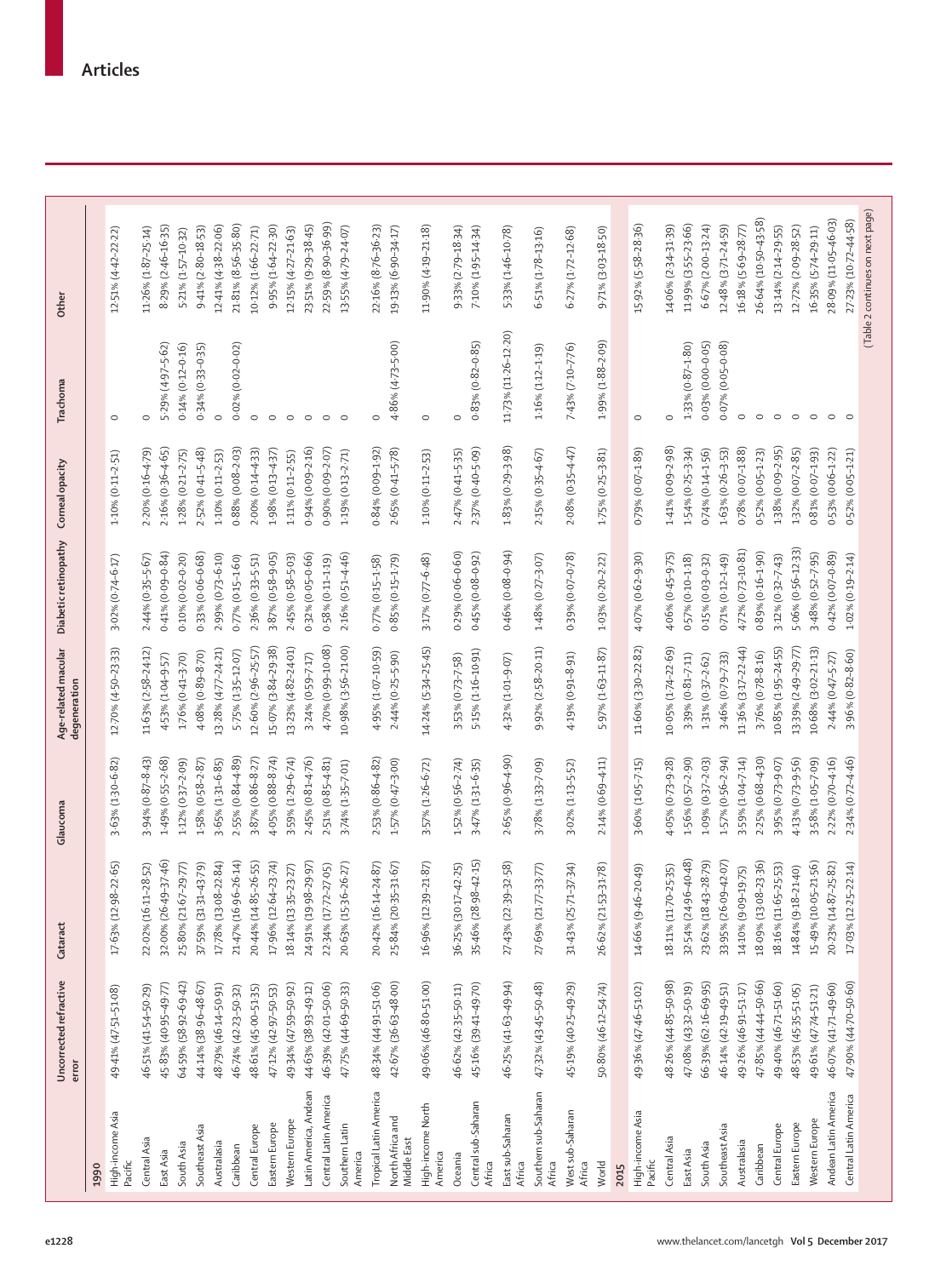prevalence between 2015 and 1990 divided by the 1990 prevalence multiplied by 100; percentage changes by cause were –16·6% for cataract, –13·3% for uncorrected refractive error, –37·0% for age-related macular degeneration, –15·7% for glaucoma, 7·7% for diabetic retinopathy, –43·2% for corneal opacity, and –68·9% for trachoma [appendix]). For vision impairment, these percentage changes by cause were  $-4.0\%$  for cataract,  $-0.9\%$  for uncorrected refractive error, –28·6% for age-related macular degeneration, –3·8% for glaucoma, 28·8% for diabetic retinopathy, –36·7% for corneal opacity, and –66·6% for trachoma (appendix). The crude prevalence of blindness and vision impairment by cause in 1990 and 2015 for those aged 50 years and older is given in appendix. The percentage changes in age-standardised prevalence by cause for the same causes of blindness and vision impairment were as follows: cataract (blindness –42·0%; vision impairment –32·7%), uncorrected refractive error (–38·8%; –26·7%), age-related macular degeneration (56·6%; –46·7%), glaucoma (–38·7%; –27·6%), diabetic retinopathy (–13·7%; 9·6%), corneal opacity (–59·2%; –52·9%), and trachoma (–74·8%; –71·0%; appendix). Agestandardised prevalence of blindness and vision impairment by cause in 1990 and 2015 for those aged 50 years and older is given in the appendix.

Avoidable vision loss due to a preventable or treatable cause can be defined as any vision loss due to cataract, uncorrected refractive error, trachoma, glaucoma, diabetic retinopathy, or corneal opacity. With use of this definition, of the 190·4 million blind or vision impaired in 1990, 158·0 million (80% UI 54·3 million to 321 million [83·0% (69·4–98·1)]) had a preventable or treatable cause. Of the 233·3 million blind or vision impaired in 2010, the number avoidable was 190·6 million  $(73.6 \text{ million to } 372.3 \text{ million } [81.7\% (68.9-96.2)]), \text{ by }$ 2015, of 252·6 million, it was 205·1 million (75·4 million to 409·8 million [81·2% (67·7–96·5)]), and by 2020, of the projected 275.6 million, it is projected to be 222·6 million (76·1 million to 457·5 million [80·8% (66·4–97·3)]). The number of people within the other cause category increased from 22 million (80% UI 3 million to 70 million) in 1990 to 32 million (5 million to 101 million) by 2010 and to 37 million (5 million to 117 million) by 2015 and is projected to increase to 42 million (6 million to 136 million) by 2020.

Despite the observed reduction in crude or agestandardised prevalence of cataract between 1990 and 2015, the effect of growing and ageing populations means that the number of people affected by cause-specific blindness is actually increasing. The number of people affected by blindness due to cataract increased between 1990 and 2015 from 10·9 million (80% UI 2·9 million to 24·3 million) to 12·6 million (3·4 million to 28·7 million) and by vision impairment due to cataract from 39·6 million (13·9 million to 80·0 million) to 52·6 million  $(18.2 \text{ million to } 109.6 \text{ million; appendix})$ . The decline in adult (aged 50 years and older) age-standardised  $\overline{c}$ 

 $(5)$  $\widehat{p}$ 

|                                           | Uncorrected refractive<br>error                                                                                                   | Cataract                  | Glaucoma               | Age-related macular<br>degeneration | Diabetic retinopathy Corneal opacity |                        | Trachoma               | Other                   |
|-------------------------------------------|-----------------------------------------------------------------------------------------------------------------------------------|---------------------------|------------------------|-------------------------------------|--------------------------------------|------------------------|------------------------|-------------------------|
| (Continued from previous page)            |                                                                                                                                   |                           |                        |                                     |                                      |                        |                        |                         |
| Southern Latin<br>America                 | 48.20% (45.38-50.51)                                                                                                              | 15.95% (10.40-22.13)      | 3.71% (1.09-7.35)      | 10.11% (2-78-20-18)                 | 3.93% (0.60-8.97)                    | $0.82\% (0.07 - 1.96)$ | $\circ$                | 17.28% (6.09-30.72)     |
| Tropical Latin America                    | 49.26% (46.68-51.36)                                                                                                              | 15.27% (10.84-20.04)      | 2.41% (0.73-4.62)      | 4.68% (0.98-10.20)                  | 1.38% (0.26-2.90)                    | 0.49% (0.05-1.14)      | $\circ$                | 26-52% (10-43-43-45)    |
| North Africa and<br>Middle East           | 44.58% (39.90-48.71)                                                                                                              | 21-37% (14-90-28-08)      | $1.62\% (0.45 - 3.27)$ | 2.16% (0.22-5.25)                   | 1.61% (0.33-3.39)                    | 1.67% (0.26-3.63)      | 1.90% (1.73-2.08)      | 25.10% (9.03-44.90)     |
| High-income North<br>America              | 49-53% (47-47-51-32)                                                                                                              | 14-39% (9-30-20-10)       | 3.56% (1.03-7.08)      | 10.86% (3.01-21.54)                 | 4-55% (0-70-10-40)                   | $0.79\%$ (0.07-1.90)   | $\circ$                | 16-32% (5-74-29-01)     |
| Oceania                                   | 47.76% (44.48-50.49)                                                                                                              | 34-60% (26-95-42-45)      | 1.43% (0.52-2.64)      | 2.07% (0.47-4.37)                   | 0.34% (0.06-0.70)                    | 1.55% (0.26-3.34)      | $\circ$                | 12-25% (3-65-24-12)     |
| Central sub-Saharan<br>Africa             | 46-50% (42-03-50-09)                                                                                                              | 34-41% (26-23-43-07)      | 3.63% (1.24-6.86)      | 3.42% (0.85-6.98)                   | $0.51\%$ (0.10-1.08)                 | 1.55% (0.26-3.37)      | $0.21\% (0.20 - 0.23)$ | $9.77\%$ (2.67-19.76)   |
| East sub-Saharan<br>Africa                | 46.79% (43.03-49.98)                                                                                                              | 32.35% (24.90-40.13)      | 2.90% (0.97-5.55)      | 2.37% (0.57-4.86)                   | 0.31% (0.06-0.64)                    | 1.36% (0.22-2.95)      | 5.78% (5.08-6.52)      | 8.15% (2.22-16.48)      |
| Africa                                    | Southern sub-Saharan 48.05% (44.96-50.67)                                                                                         | 26-94% (19-62-34-83)      | 4.12% (1.28-8.13)      | 8.01% (2-03-16-40)                  | $1.77\%$ (0.34-3.83)                 | 1.53% (0.23-3.38)      | $0.31\% (0.27 - 0.36)$ | $9.26\% (2.51 - 18.73)$ |
| West sub-Saharan<br>Africa                | 46-35% (42-44-49-69)                                                                                                              | 34.14% (26.22-42.50)      | 3.29% (1.12-6.24)      | 2.54% (0.60-5.21)                   | $0.38\%$ (0.07-0.80)                 | 1.49% (0.25-3.20)      | 2.46% (2.00-2.95)      | 9-36% (2-56-18-92)      |
| World                                     | 52.34% (48.66-55.45)                                                                                                              | 15% (18.83-31.76)<br>25.1 | 2.05% (0.62-4.03)      | 4.38% (1.05-9.15)                   | 1.30% (0.20-2.93)                    | $1.14\% (0.17 - 2.48)$ | $0.64\%$ (0.50-0.79)   | 13.00% (4.14-24-57)     |
| Data are mean (80% uncertainty interval). |                                                                                                                                   |                           |                        |                                     |                                      |                        |                        |                         |
|                                           | Table 2: Contribution of each cause to moderate or severe vision impairment among adults aged 50 years and older in 1990 and 2015 |                           |                        |                                     |                                      |                        |                        |                         |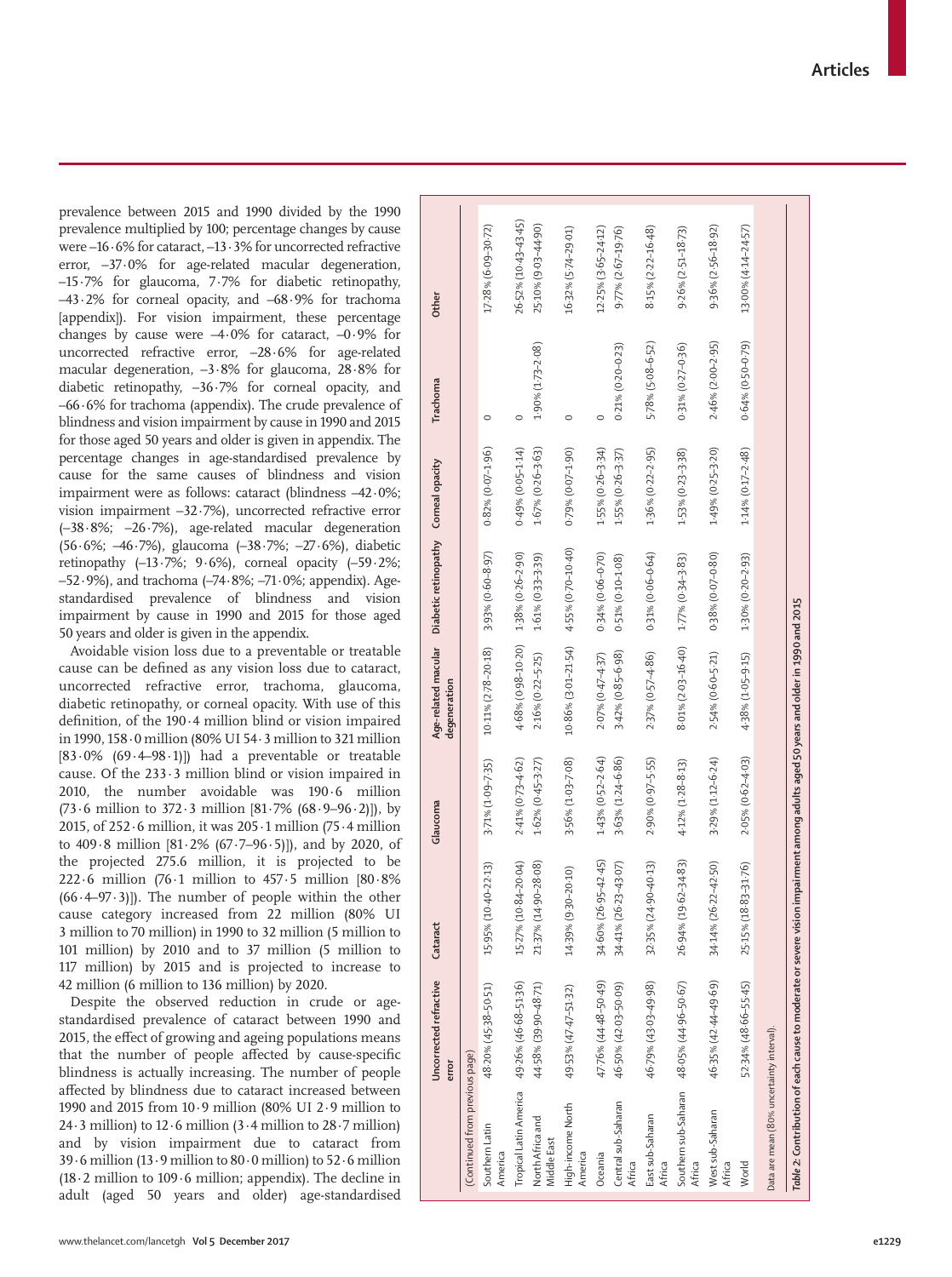

*Figure 2:* **Age-standardised prevalence of moderate or severe vision impairment in adults aged 50 years and older from 1990 to 2015**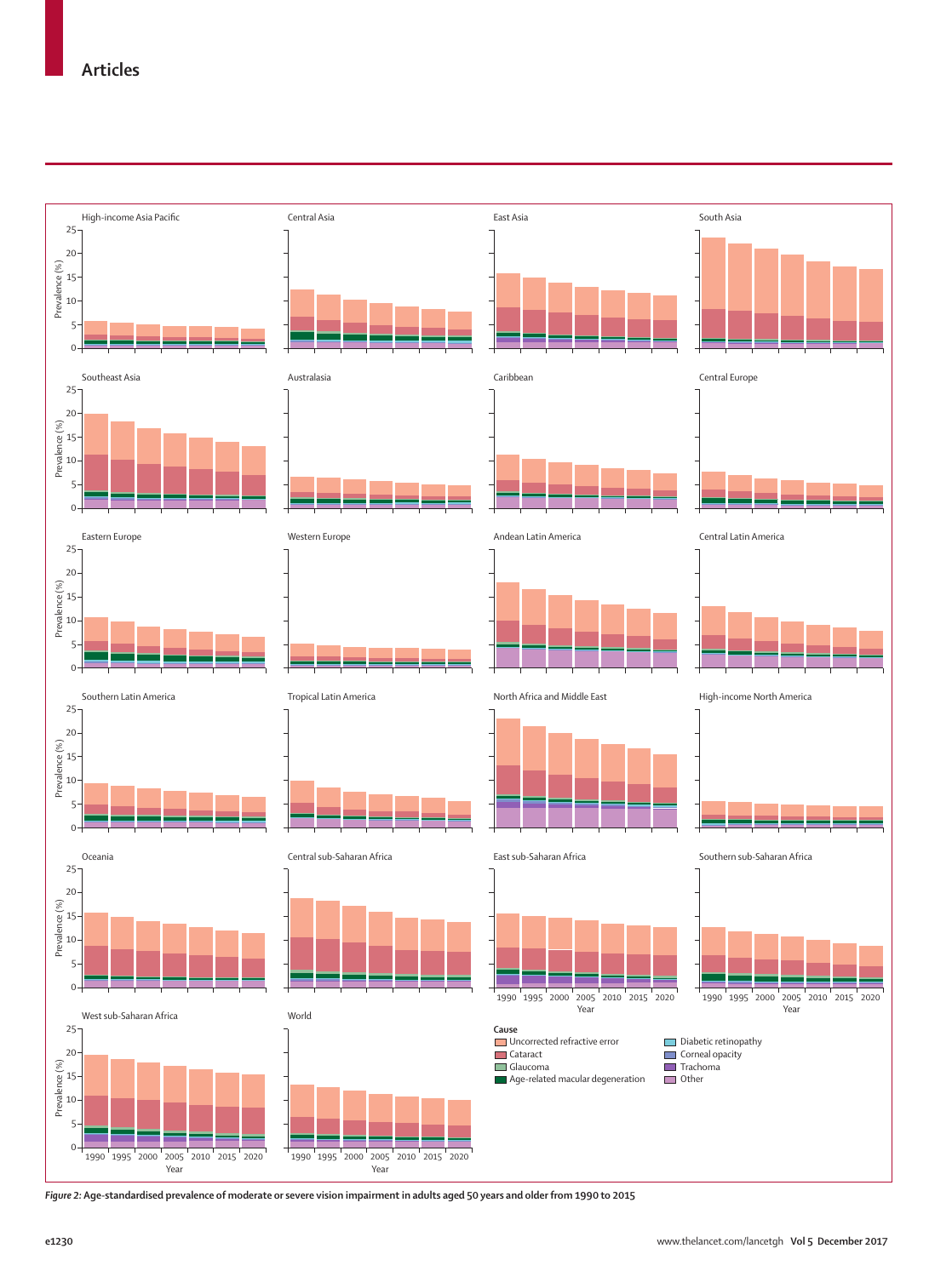prevalence of cataract blindness and vision impairment combined was most marked in eastern Europe and Latin American regions (with the age-standardised prevalence falling by more than 47% in these regions); the region with the smallest decline was east sub-Saharan Africa (appendix).

The number of people affected by blindness due to diabetic retinopathy increased between 1990 and 2015 from 0·2 million (80% UI none to 1·0 million) to 0·4 million (none to 1·5 million) and by vision impairment due to diabetic retinopathy increased from 1.4 million  $(0.1 \text{ million to } 5.4 \text{ million})$  to 2.6 million (0·2 million to 9·9 million; appendix). We observed a decrease in adult age-standardised prevalence of blindness and vision impairment due to diabetic retinopathy in all regions of sub-Saharan Africa, Oceania, Andean Latin America, central and eastern Europe, and the Caribbean, yet observed an increase in the highincome subregions, Asian regions, and north Africa and the Middle East (appendix).

The number of people affected by blindness due to age-related macular degeneration reduced between 1990 and 2015 from 2·2 million (80% UI 0·2 million to 8.3 million) to 2.0 million  $(0.2 \text{ million to } 7.3 \text{ million})$ and by vision impairment due to age-related macular degeneration reduced from 8·5 million (1·0 million to 29 $·4$  million) to  $8·4$  million (0 $·9$  million to 29 $·5$  million; appendix). We noted a decline in adult age-standardised prevalence of age-related macular degeneration blindness and vision impairment combined in all regions (appendix).

The number of people affected by blindness due to glaucoma increased between 1990 and 2015 from 2·5 million (80% UI 0·3 million to 8·6 million) to 3·0 million (0·4 million to 9·9 million) and by vision impairment due to glaucoma increased from 3·0 million  $(0.4 \text{ million to } 9.9 \text{ million})$  to  $4.0 \text{ million } (0.6 \text{ million to } 10.6 \text{ million})$  $13·3$  million; appendix). We noted a decline in adult agestandardised prevalence of glaucoma blindness and vision impairment combined in all regions, with a less marked reduction noted in sub-Saharan Africa regions and the high-income regions than in other regions (appendix).

The number of people affected by blindness due to uncorrected refractive error increased between 1990 and 2015 from  $6.2$  million  $(80\%$  UI 1 $\cdot$ 7 million to 12 $\cdot$ 9 million) to 7·4 million (2·4 million to 14·8 million) and by vision impairment increased from 84·8 million (33·1 million to 151·5 million) to 116·3 million (49·4 million to 202·1 million; appendix). We noted declining adult agestandardised prevalence of uncorrected refractive error blindness and vision impairment combined in all regions (appendix). We also observed this decline when considering all ages (appendix).

The number of people affected by blindness due to corneal opacity (not related to trachoma) declined between 1990 and 2015 from 1·6 million (80% UI 0·1 million to 6.8 million) to 1.3 million  $(0.1$  million to  $5.2$  million) and by visual impairment due to corneal opacity from  $3·3$  million  $(0·2$  million to  $12·6$  million) to  $2·9$  million (0 $\cdot$ 2 million to 10 $\cdot$ 5 million; appendix). We noted a decline in adult and all-age age-standardised and crude prevalence of corneal opacity blindness and vision impairment combined in all regions, with a less marked reduction noted in sub-Saharan Africa regions, east Asia, and highincome regions than in the other world regions (appendix).

Of the 216·6 milllion people of all ages with moderate or severe vision impairment in 2015, 78% were vision impaired due to cataract or uncorrected refractive error, whereas these causes were responsible for 56% of the 36·0 million people blind.

The number of people affected by blindness due to trachoma sharply reduced between 1990 and 2015 from 0·9 million (80% UI 0·3 million to 1·8 million) to 0·4 million (0·1 million to 0·9 million) and by vision impairment due to trachoma reduced from 3·5 million  $(1.4 \text{ million to } 6.3 \text{ million})$  to  $1.6 \text{ million } (0.5 \text{ million to } 1.6 \text{ million})$ 3·3 million; appendix).

By 2020, among the global population with moderate or severe vision impairment (237·1 million [80% UI 101·5 million to 399·0 million]), uncorrected refractive error is estimated to affect 127·7 million (51·0 million to 225·3 million) people, with the next commonest cause of vision impairment being cataract, affecting 57 $\cdot$ 1 million (17 $\cdot$ 9 million to 124 $\cdot$ 1 million), then agerelated macular degeneration, affecting 8·8 million (0·8 million to 32·1 million), then glaucoma, affecting 4·5 million (0·5 million to 15·4 million), and then diabetic retinopathy, affecting 3·2 million (0·2 million to 12·9 million; appendix). Among a global blind population of  $38.5$  million  $(13.2 \text{ million to } 70.9 \text{ million})$ people in 2020, the greatest number of people blind by cause is estimated to be due to cataract (13·4 million [3·3 million to 31·6 million]) followed by uncorrected refractive error  $(8.0 \text{ million} \, [2.5 \text{ million} \, \text{to} \, 16.3 \text{ million}]),$ glaucoma (3 $\cdot$ 2 million [0 $\cdot$ 4 million to 11 $\cdot$ 0 million]), and age-related macular degeneration (2·0 million  $[0.2 \text{ million to } 7.6 \text{ million}]$ ; appendix). From 1990 to 2015 and in 2020 projections, the low-prevalence causes of blindness and vision impairment (unspecified in this analysis and most vision impairment surveys) in aggregate make up an increasingly large proportion of the burden of disease (appendix).

# **Discussion**

This study is a continuation of a series of systematic analyses, most recently for 2010 estimations.<sup>2</sup> Refreshment of the Global Vision Database added a further 61 population-based studies, of which 44 contributed disaggregated vision impairment prevalence data by cause. 28 new studies involved rapid assessment of avoidable blindness survey methods, from which at least cataract-specific prevalence could be extracted. In preparing the new estimates for 2015, we revisited all the studies within the Global Vision Database as a whole, with an interest in exploring the contribution of causes that are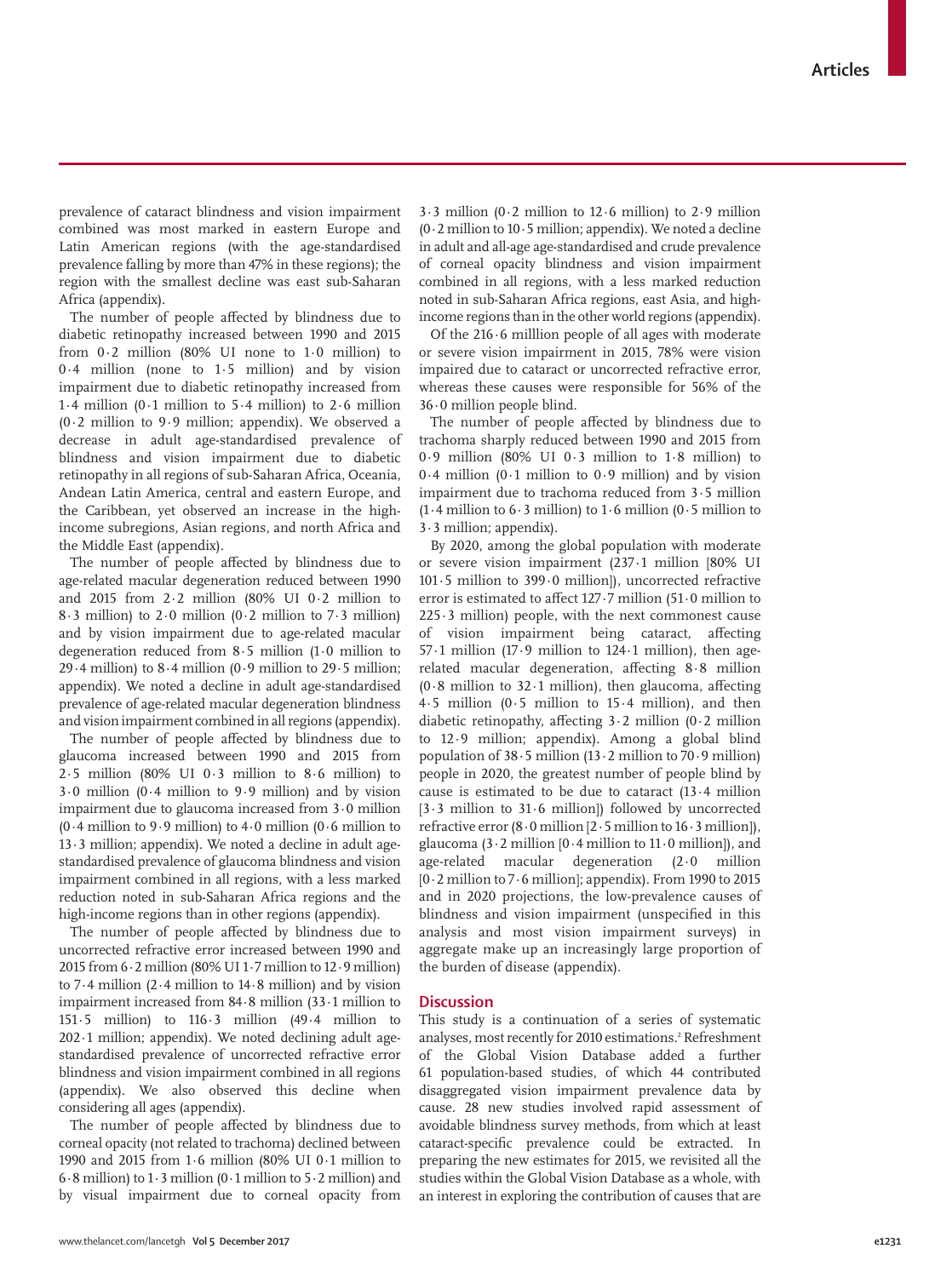not considered separate causes by the Global Burden of Disease Study—eg, myopic macular degeneration and amblyopia—causes that are known to be of great importance in some populations.3 Data sparsity meant that meaningful global estimates for these low-prevalence conditions could not be made. These causes will therefore be contributors to the other cause category, which remains large. However, we did have sufficient data sources to disaggregate non-trachomatous corneal opacity as a cause of vision impairment. Studies have substantiated corneal opacity as a common cause of childhood<sup>s</sup> and adult<sup>3,4</sup> blindness. A WHO report<sup>9</sup> in 2002 stated that 5·1% of blindness was estimated to be a result of corneal opacification. This figure falls within the interval of uncertainty for our estimates in both 1990 and 2015. The challenge with reporting of corneal opacity as a cause of bilateral vision impairment is that, historically, the specific cause of the opacity was not reported in population-based surveys. The various known causes of corneal opacification include corneal injury; infection; dystrophy; keratoconus; iridocorneal endothelial syndrome; and other specific causes, such as onchocerciasis, trachoma, and iatrogenic causes.10 In the past, smallpox was a potent cause of bilateral corneal blindness. In the case of corneal opacity, considerable imprecision exists at the regional level for reasons of data sparsity and one has to be cautious about these regional results.

Several limitations apply to a causal analysis of this type. Many country-years remained without data or only had subnational data, and only 12 national studies reporting vision impairment for all ages and all causes were available. Case definitions varied between studies, and other causes contributed to 25% of the blindness burden of 2015 and 13% of that of vision impairment. We used a similar approach for trachoma as for the previous meta-analysis,<sup>2</sup> which derived estimates for the prevalence of trachoma from nationally representative surveys of vision impairment and a Bayesian predictive model that used data for the prevalence of trichiasis,<sup>5</sup> a complication of trachoma that is a direct cause of vision impairment. The analysis was limited in that no data for prevalence of trachoma or trichiasis existed in 24 countries considered by WHO to have trachoma endemic areas. We therefore conservatively assumed a trachoma cause proportion of zero for these countries, which could have led to an underestimation of the prevalence of trachoma as a cause of blindness and vision impairment. Substantial improvements in reduction of trachoma prevalence and increases in the number of surgical operations for trichiasis would account for the observed reduction in vision impairment.<sup>11</sup> Protocols often dictate that population-based studies report one cause as the principal cause for an individual examined in that particular study to arrive at the causal prevalence. When coexisting disorders contributed equally to blindness or vision impairment, only the ''most readily curable'' or ''most easily preventable'' was recorded.<sup>12</sup> This approach had the potential to

underestimate the effect of diabetic retinopathy, glaucoma, or other diseases when the survey participant presented with cataract, while underestimating the burden of cataract when participants also have an uncorrected refractive error.13 Some studies had a small sample size, therefore the CIs of the cause-specific prevalence estimate were large. Our methods took into account sample size, so studies with small sample sizes influenced the estimates less than studies with large sample sizes did, and estimated uncertainty was large when only small studies were available. Most sample sizes for vision impairment surveys are powered to achieve precision of the all-cause blindness estimate, with inadequate sample size for precision of a cause-specific prevalence of blindness. Risk factors such as race or ethnicity are associated with specific causes such as glaucoma and age-related macular degeneration. Our modelling exercise did not characterise these risk factors, yet in future analyses, these factors would be important covariates to consider in the model. Our model does not include a varying refractive error term by region, which accounts for the proportion of vision impairment due to refractive error remaining constant across all regions except for south Asia. More regional specificity than in this study for uncorrected refractive error will be a feature of future updates. Greater imprecision in the definition of macular degeneration in older studies might have contributed to the unexpectedly large declines in age-specific blindness and vision impairment due to agerelated macular degeneration that our model indicates. Older time periods might have been more influenced by misclassification of any kind of maculopathy as being agerelated macular degeneration and information about agerelated macular degeneration trends might be weaker than for the other specified diseases. Relative differences in prevalence of vision impairment or blindness by cause over time should not be overinterpreted as they correspond to very small absolute differences. Instead, we have drawn attention to our estimates of substantial change over time on the basis of the model, which demonstrates temporal differences in terms of the relative attributable fractions, rather than the crude overall prevalences. Caution should be exercised in interpretation of projections to 2020 by cause. These projections assumed that the UN population projections for the future were correct and the covariates that we used in our model for access to health care<sup>14</sup> and literacy,<sup>15</sup> which have not been modelled into the future, will remain unchanged after 2015.

The strengths of our study included addition of 61 new studies in this refreshment of the Global Vision Database and also some additional cause-specific data to existing studies in the database; analysis of trends in the causes of vision impairment, with projections to 2020; increasing differentiation of age-related macular degeneration from other maculopathies; incorporation of non-linear age trends and accounting for data that were not reported by age; and systematic quantitative analysis and reporting of uncertainty.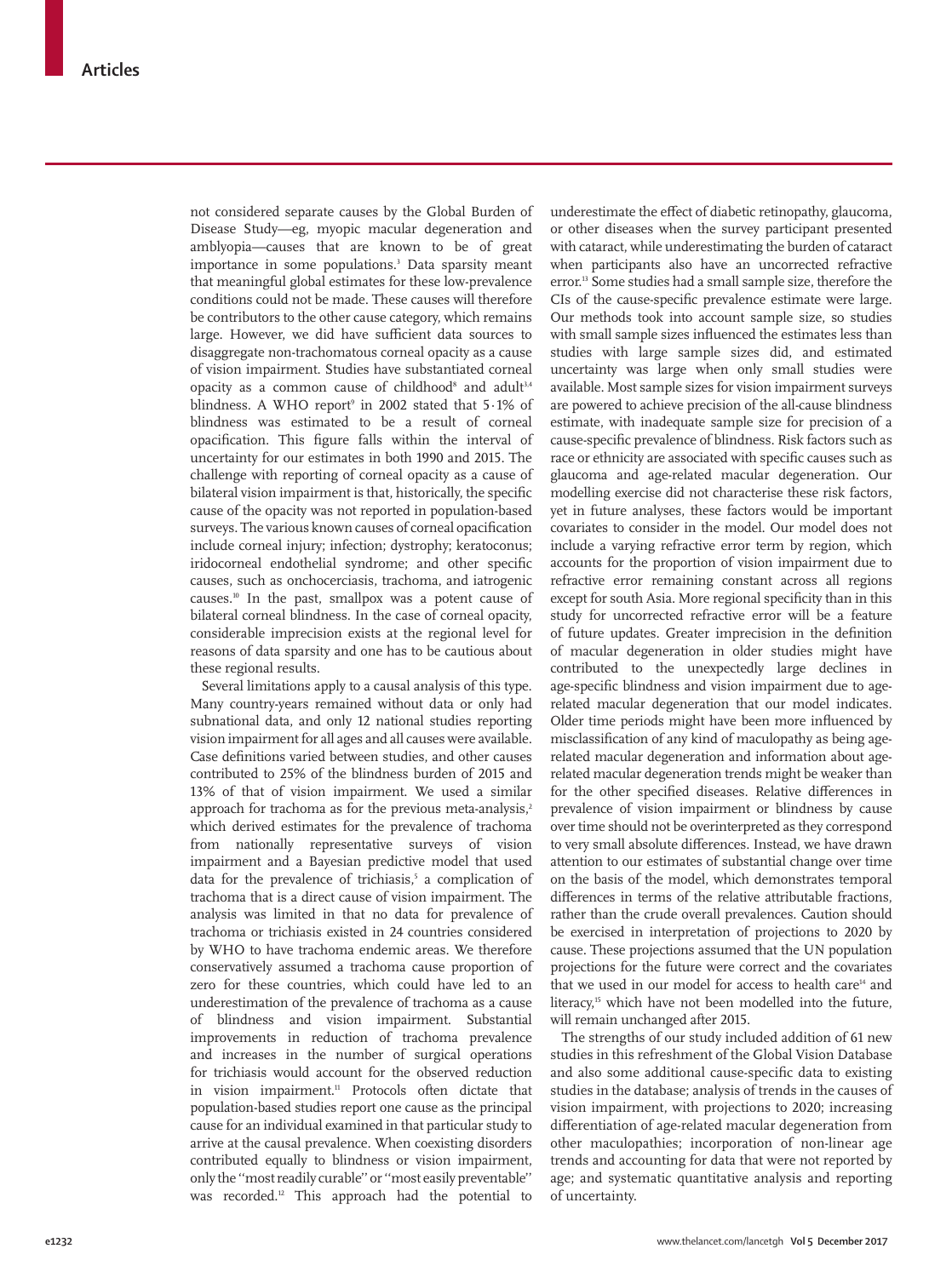The top three causes of blindness in 2015 were cataract, uncorrected refractive error, and glaucoma and for vision impairment were uncorrected refractive error, cataract, and age-related macular degeneration. We noted large differences in the distribution of causes of blindness by region. Although the prevalence of cataract blindness exceeded that caused by age-related macular degeneration in high-income subregions, these regions had a lower prevalence of cataract and higher prevalence of agerelated macular degeneration as causes of blindness and vision impairment than did other regions. Although we have not modelled age effects within those aged 50 years and older, the prevalence of cause-specific blindness is anticipated to increase in the much older age groups, in keeping with the precipitous increase in global blindness prevalence of all causes observed in our previous analysis (50–54 years 0·4%; 75–79 years 4%; >90 years 11%).1

In our report<sup>1</sup> of all-cause prevalence, more women than men were vision impaired, with a world female-tomale age-standardised prevalence ratio among adults of 1·05 for blindness and 1·07 for moderate or severe vision impairment. In this further analysis by cause, we noted no clear sex difference in the prevalence of blindness or vision impairment caused by age-related macular degeneration; this finding concurs with a meta-analysis<sup>16</sup> of 39 population-based studies, which did not find evidence of sex difference in the prevalence of both early and late age-related macular degeneration prevalence. Likewise, our finding of a male preponderance in those vision impaired because of glaucoma concurs with a meta-analysis of 50 studies by Tham and colleagues, $17$ which reported a higher prevalence of primary open angle glaucoma among men than among women. A meta-analysis<sup>18</sup> of diabetic retinopathy prevalence showed a similar prevalence for men and women when considering any diabetic retinopathy or visionthreatening diabetic retinopathy, whereas our analysis suggested a female preponderance for vision-impairing diabetic retinopathy. Our finding was surprising and the new data added to the Global Vision Database for diabetic retinopathy were actually aggregated data, with men and women combined. This discrepancy highlights the need for future research into this sex difference and the need to disaggregate between men and women in reporting of research. Like our previous report<sup>2</sup> that presented an increase in causal contribution of diabetic retinopathy to blindness between 1990 and 2010, we report in this study that between 1990 and 2015, the proportion due to this cause has increased, as has the crude and age-standardised prevalence of blindness due to diabetic retinopathy. However, the statistical test of posterior probability suggested a decline over this time period. Wide prevalence uncertainty intervals make it difficult to reach a conclusion as to the nature of this temporal change. Since our previous report, several rapid assessment studies involving a diabetic retinopathy module have been added to the Global Vision Database. Additionally, considerable

regional differences exist in vision impairment or blindness due to diabetic retinopathy. Since the life expectancy of individuals with diabetes, in particular in south Asia, is reduced,<sup>19</sup> they often do not have the chance to develop diabetic retinopathy as a sequela of diabetes. This factor could explain the finding that, despite a high proportion of diabetes in the population, $20$  the prevalence of diabetic retinopathy as a cause of vision impairment and blindness is low in that world region. With further improvement in the medical infrastructure in south Asia and an increase of life expectancy for patients with diabetes, an increase in the prevalence of diabetic retinopathy might be expected.

82·9% of people blind or vision impaired in 1990 had a preventable or treatable cause, decreasing to 81·7% by 2010 and to 81·2% by 2015 and it is projected to be 80·8% in 2020. A further proportion of people blind or vision impaired due to other causes will have a preventable or treatable cause, such as onchocerciasis. The number of people within the other cause category increased from 22 million in 1990 to 32 million by 2010 and to 37 million by 2015 and is projected to increase to 42 million by 2020, therefore the increase in cases ascribed to other causes could have masked what would otherwise have been a more profound reduction in the proportion of cases with avoidable or preventable causes than shown in this study. Member States of WHO have agreed to work towards a reduction of prevalence of avoidable vision impairment of 25% by 2019 from the baseline established in 2010. This Global Action Plan<sup>21</sup> includes only uncorrected refractive error and cataract as the avoidable causes. In 2010, 2·5% of the world's population was estimated to be blind or vision impaired due to these two causes. By 2020, we estimate that this proportion will be 2·7% (largely because of population ageing) unless specific activities to address these needs are increased. The 2010 baseline estimate for avoidable blindness and vision impairment used by the Global Action Plan was 3·18%, calculated from data from a less sophisticated statistical model<sup>22</sup> than in our study as follows: (crude prevalence of vision impairment×proportion due to cataract)+(crude prevalence of vision impairment×proportion due to uncorrected refractive error), whereas our 2010 estimate using the same formula was 2·49%. For this reason and also the fact that the statistical models and data sources used for these two sets of estimates are different, one should be cautious in making this comparison, yet we are reporting a rise of 5·6% compared with the planned 25% reduction set by WHO.

On the basis of our findings and those of the previous report,<sup>2</sup> some clear recommendations emerge for future research in this area. Improvements in modelling of causal data can be obtained by giving consideration to potential upstream health system factors that influence cause attribution in different studies at different times. These indicators and other health system indicators for the country or region at the time of the eye survey, such